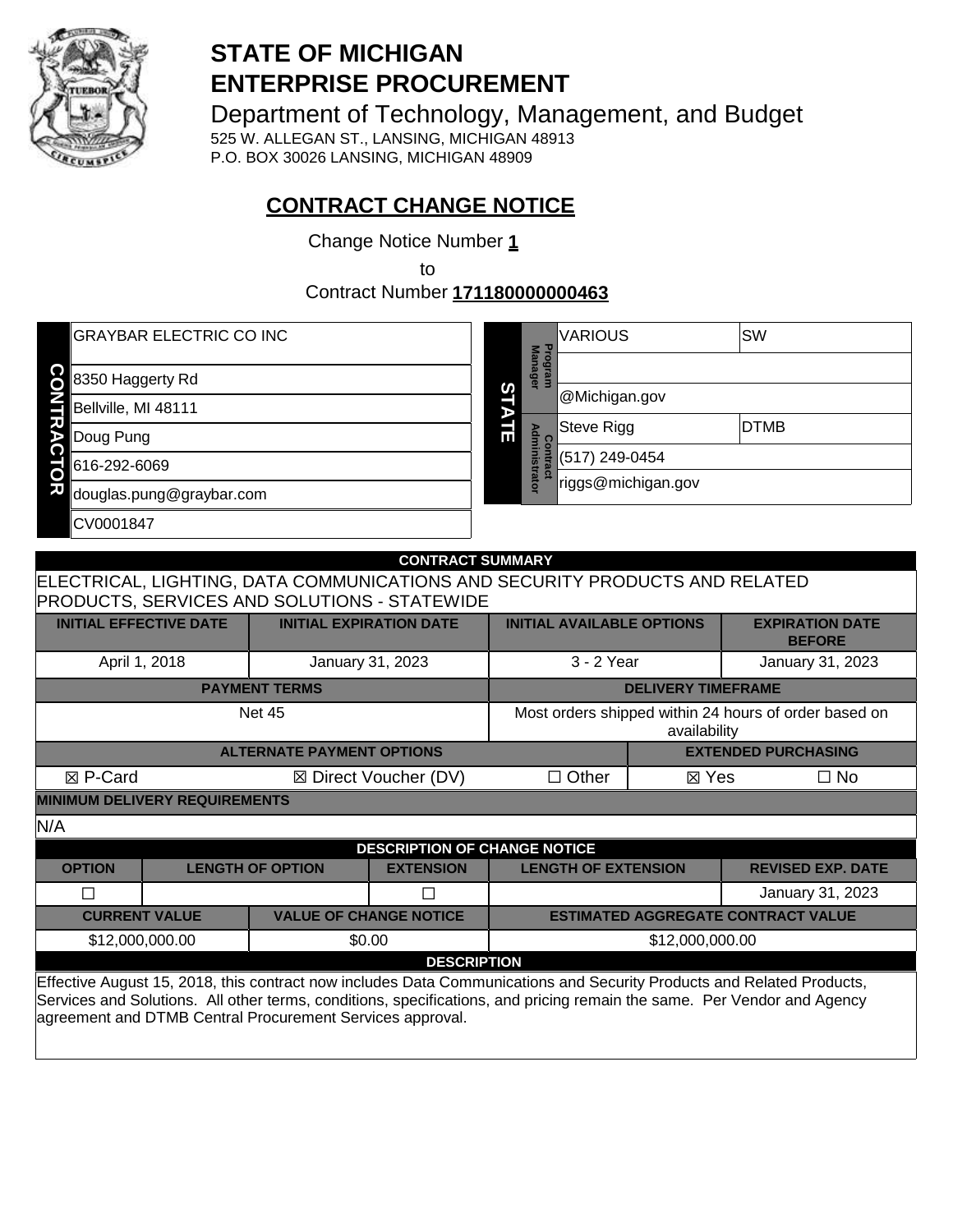<span id="page-1-3"></span>

# **STATE OF MICHIGAN ENTERPRISE PROCUREMENT**

Department of Technology, Management & Budget

525 W. Allegan Street P.O. Box 30026

Lansing, MI 48909

# **NOTICE OF CONTRACT**

# NOTICE OF CONTRACT NO. **<sup>171180000000463</sup>** . between

THE STATE OF MICHIGAN

and

| Graybar Electric Company, Inc. |  |
|--------------------------------|--|
| 8350 Haggerty Rd               |  |

Bellville, MI 48111

**CONTRACTOR CONTRACTOR** Doug Pung 616-292-6069

Douglas.Pung@Graybar.com

CV0001847

<span id="page-1-1"></span>

|             |                           | As Stated on Delivery Order | <b>SW</b>   |
|-------------|---------------------------|-----------------------------|-------------|
|             | Manager<br>Program        |                             |             |
| Ш           |                           |                             |             |
| <b>STAT</b> |                           | Steve Rigg                  | <b>DTMB</b> |
|             | Administrator<br>Contract | 517-249-0454                |             |
|             |                           | RiggS@Michigan.gov          |             |

<span id="page-1-2"></span><span id="page-1-0"></span>

| <b>CONTRACT SUMMARY</b>                                                                                                                                                                                                                                                                                                                                                                                                                                                           |                                          |                                                                                                             |                            |  |
|-----------------------------------------------------------------------------------------------------------------------------------------------------------------------------------------------------------------------------------------------------------------------------------------------------------------------------------------------------------------------------------------------------------------------------------------------------------------------------------|------------------------------------------|-------------------------------------------------------------------------------------------------------------|----------------------------|--|
| <b>DESCRIPTION: Lighting and Electrical Supplies - Statewide</b>                                                                                                                                                                                                                                                                                                                                                                                                                  |                                          |                                                                                                             |                            |  |
| <b>INITIAL EFFECTIVE DATE</b>                                                                                                                                                                                                                                                                                                                                                                                                                                                     | <b>INITIAL EXPIRATION</b><br><b>DATE</b> | <b>INITIAL AVAILABLE</b><br><b>EXPIRATION DATE BEFORE</b><br><b>CHANGE(S) NOTED BELOW</b><br><b>OPTIONS</b> |                            |  |
| April 1, 2018                                                                                                                                                                                                                                                                                                                                                                                                                                                                     | January 31, 2023                         | $3 - 2$ -year options                                                                                       | January 31, 2023           |  |
| <b>PAYMENT TERMS</b>                                                                                                                                                                                                                                                                                                                                                                                                                                                              |                                          |                                                                                                             | <b>DELIVERY TIMEFRAME</b>  |  |
| Most orders shipped within 24 hours of order based on<br><b>Net 45</b><br>availability                                                                                                                                                                                                                                                                                                                                                                                            |                                          |                                                                                                             |                            |  |
| <b>ALTERNATE PAYMENT OPTIONS</b>                                                                                                                                                                                                                                                                                                                                                                                                                                                  |                                          |                                                                                                             | <b>EXTENDED PURCHASING</b> |  |
| $\boxtimes$ P-card<br>Other<br>$\boxtimes$ Yes<br>$\boxtimes$<br>Direct Voucher (DV)<br>No.<br>$\Box$                                                                                                                                                                                                                                                                                                                                                                             |                                          |                                                                                                             |                            |  |
| <b>MINIMUM DELIVERY REQUIREMENTS</b>                                                                                                                                                                                                                                                                                                                                                                                                                                              |                                          |                                                                                                             |                            |  |
| N/A                                                                                                                                                                                                                                                                                                                                                                                                                                                                               |                                          |                                                                                                             |                            |  |
| <b>MISCELLANEOUS INFORMATION</b>                                                                                                                                                                                                                                                                                                                                                                                                                                                  |                                          |                                                                                                             |                            |  |
| This contract is part of a cooperative contract between US Communities, the City of Kansas City, MO, and Graybar<br>Electric Company, Inc. under Master Agreement EV2370. In the event of any conflicts between the State of<br>Michigan and Graybar Electric Company, the Standard Contract Terms of this Contract #171180000000463, as<br>negotiated between Graybar Electric Company and the State of Michigan, take precedence over the US<br>Communities Terms & Conditions. |                                          |                                                                                                             |                            |  |
| <b>ESTIMATED CONTRACT VALUE AT TIME OF</b><br>\$12,000,000.00<br><b>EXECUTION</b>                                                                                                                                                                                                                                                                                                                                                                                                 |                                          |                                                                                                             |                            |  |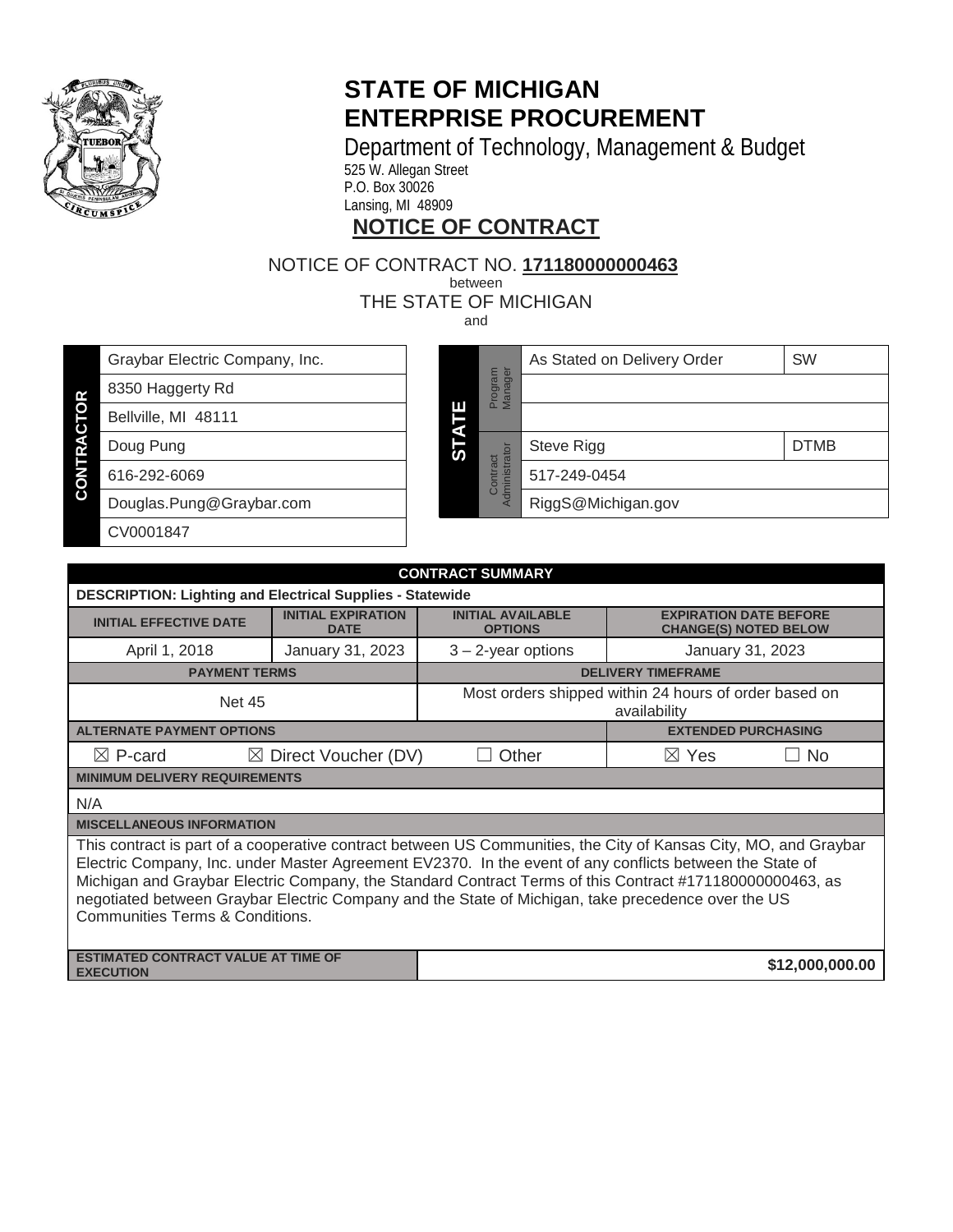## **FOR THE CONTRACTOR:**

**Company Name** 

**Authorized Agent Signature** 

**Authorized Agent (Print or Type)**

 **Date** 

**FOR THE STATE:** 

 **Signature** 

 **Name & Title** 

 **Agency** 

 **Date**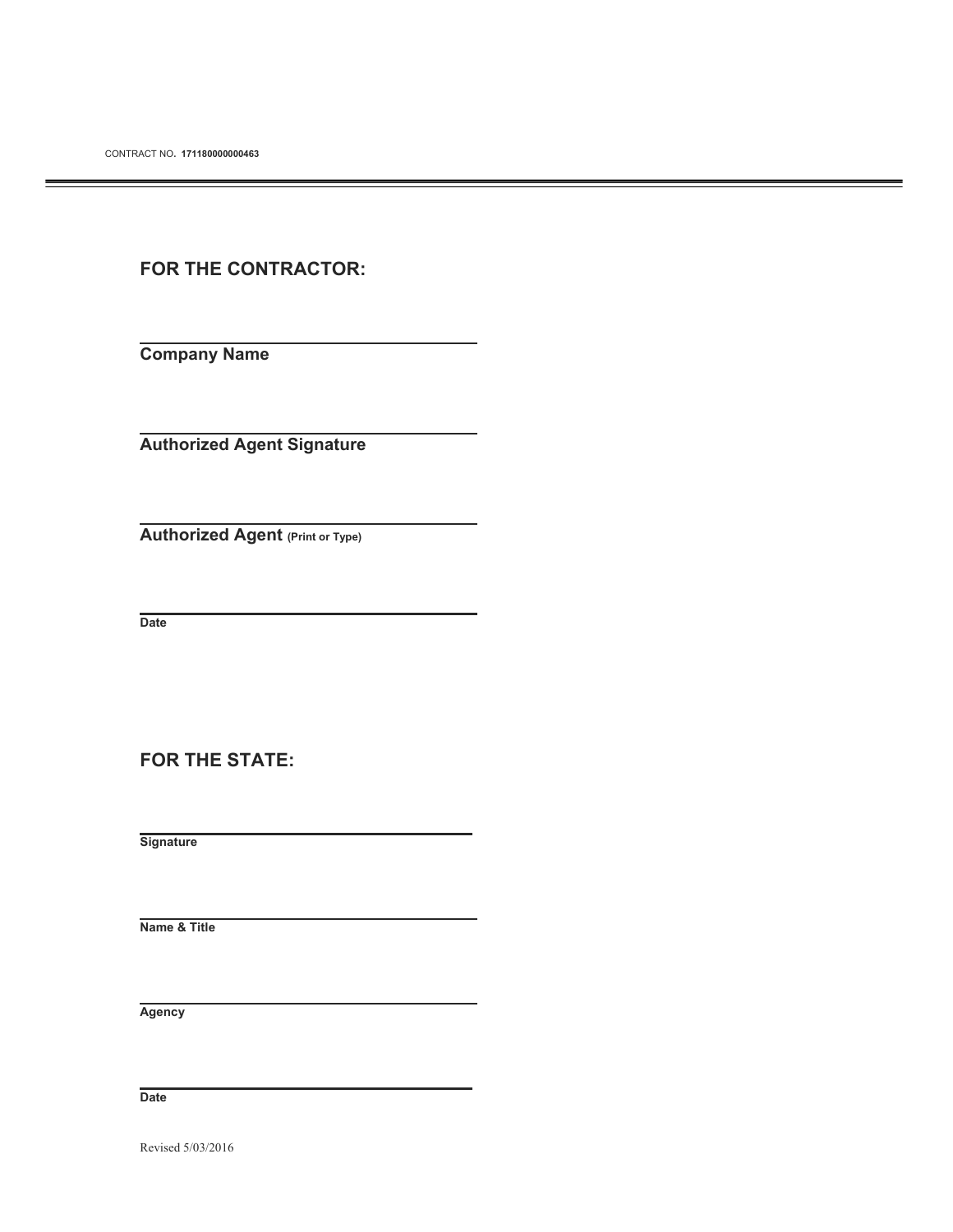

# **STATE OF MICHIGAN**

## **STANDARD CONTRACT TERMS**

This STANDARD CONTRACT ("**Contract**") is agreed to between the State of Michigan (the "**State**") and Graybar Electric Company, Inc. ("**Contractor**"), a New York Corporation. This Contract is effective on April 1, 2018 ("**Effective Date**"), and unless terminated, expires on January 31, 2023.

If, pursuant to the terms of US Communities Master Agreement EV2370 the term of the Master Agreement is extended, this Contract may be renewed by the State for any applicable number of additional one (1) year periods or other length of time that coincides with any such extension of the term of the Master Agreement. Any renewal by the State, including the length of such renewal, is at the sole discretion of the State and will automatically extend the Term of this Contract. The State will document the exercise of its renewal option(s) via Contract Change Notice.

The parties agree as follows:

**1. Duties of Contractor.** Contractor must perform the services and provide the deliverables described in **Schedule A – Statement of Work** (the "**Contract Activities**"). An obligation to provide delivery of any commodity is considered a service and is a Contract Activity.

Contractor must furnish all labor, equipment, materials, and supplies necessary for the performance of the Contract Activities, and meet operational standards, unless otherwise specified in Schedule A.

Contractor must: (a) perform the Contract Activities in a timely, professional, safe, and workmanlike manner consistent with standards in the trade, profession, or industry; (b) meet or exceed the performance and operational standards, and specifications of the Contract; (c) provide all Contract Activities in good quality, with no material defects; (d) not interfere with the State's operations; (e) obtain and maintain all necessary licenses, permits or other authorizations necessary for the performance of the Contract; (f) cooperate with the State, including the State's quality assurance personnel, and any third party to achieve the objectives of the Contract; (g) return to the State any State-furnished equipment or other resources in the same condition as when provided when no longer required for the Contract; (h) not make any media releases without prior written authorization from the State; (i) assign to the State any claims resulting from state or federal antitrust violations to the extent that those violations concern materials or services supplied by third parties toward fulfillment of the Contract; (i) comply with all State physical and IT security policies and standards which will be made available upon request; and (k) provide the State priority in performance of the Contract except as mandated by federal disaster response requirements. Any breach under this paragraph is considered a material breach.

Contractor must also be clearly identifiable while on State property by wearing identification issued by the State, and clearly identify themselves whenever making contact with the State.

**2. Notices.** All notices and other communications required or permitted under this Contract must be in writing and will be considered given and received: (a) when verified by written receipt if sent by courier; (b) when actually received if sent by mail without verification of receipt; or (c) when verified by automated receipt or electronic logs if sent by facsimile or email.

| If to State:                                | If to Contractor:     |
|---------------------------------------------|-----------------------|
| Steve Rigg                                  | Doug Pung             |
| 525 W. Allegan St. 1 <sup>st</sup> Floor NE | 8350 Haggerty Road    |
| PO Box 30026                                | Belleville, MI 48111  |
| Lansing, MI 48909                           | Doug.Pung@Graybar.com |
| riggs@michigan.com                          | 616-292-6069          |
| 571-249-0454                                |                       |

**3. Contract Administrator.** The Contract Administrator for each party is the only person authorized to modify any terms of this Contract, and approve and execute any change under this Contract (each a "**Contract Administrator**"):

| State:                                      | Contractor:           |
|---------------------------------------------|-----------------------|
| Steve Rigg                                  | Doug Pung             |
| 525 W. Allegan St. 1 <sup>st</sup> Floor NE | 8350 Haggerty Road    |
| PO Box 30026                                | Belleville, MI 48111  |
| Lansing, MI 48909                           | Doug.Pung@Graybar.com |
| riggs@michigan.com                          | 616-292-6069          |
| 571-249-0454                                |                       |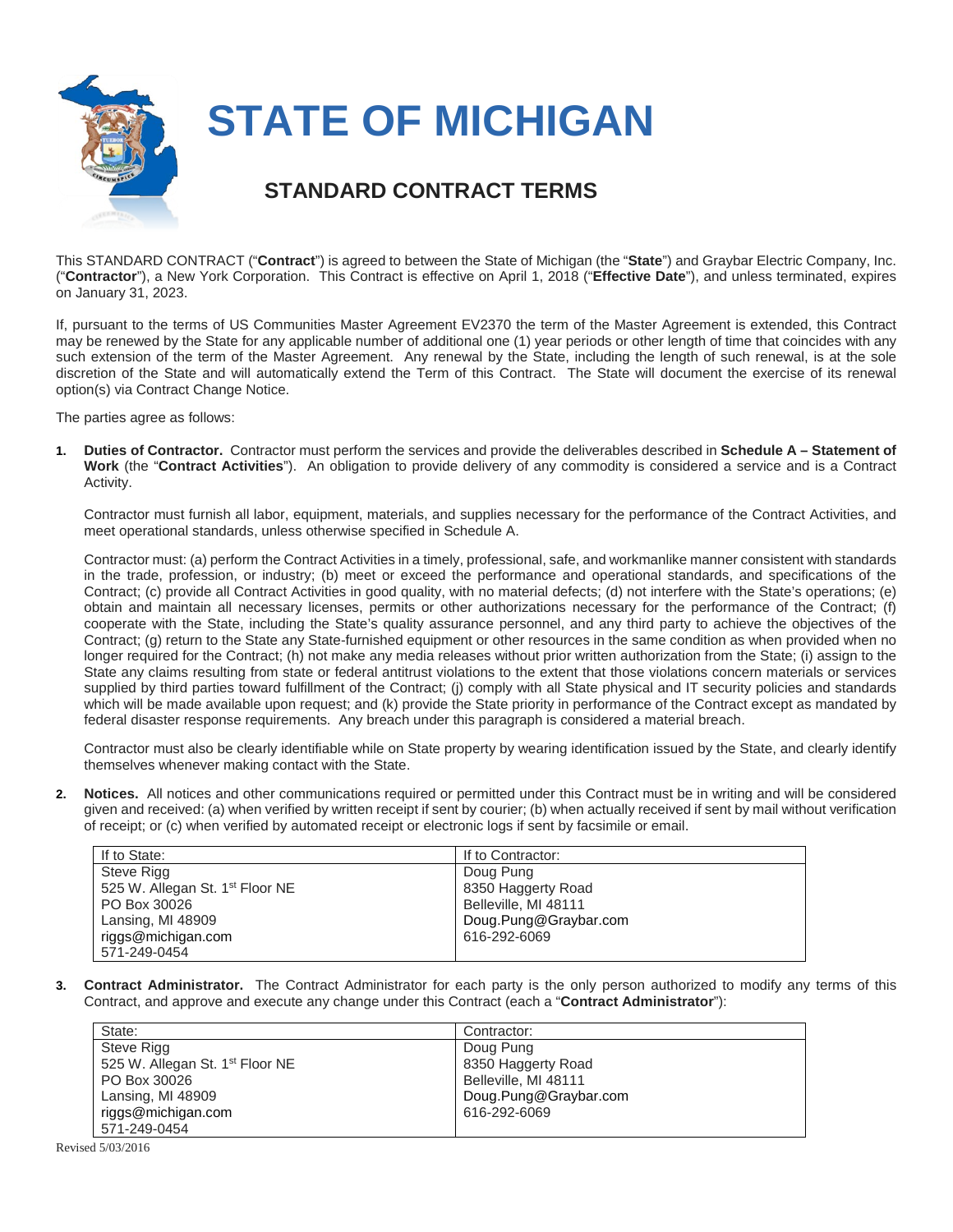**4. Program Manager.** The Program Manager for each party will monitor and coordinate the day-to-day activities of the Contract (each a "**Program Manager**"):

| State:                                      | Contractor:           |
|---------------------------------------------|-----------------------|
| Steve Rigg                                  | Doug Pung             |
| 525 W. Allegan St. 1 <sup>st</sup> Floor NE | 8350 Haggerty Road    |
| PO Box 30026                                | Belleville, MI 48111  |
| Lansing, MI 48909                           | Doug.Pung@Graybar.com |
| riggs@michigan.com                          | 616-292-6069          |
| 571-249-0454                                |                       |

- **5. Performance Guarantee.** Contractor must at all times have financial resources sufficient, in the opinion of the State, to ensure performance of the Contract and must provide proof upon request. The State may require a performance bond (as specified in Schedule A) if, in the opinion of the State, it will ensure performance of the Contract.
- **6. Insurance Requirements.** Contractor must maintain the insurances identified below and is responsible for all deductibles. All required insurance must: (a) protect the State from claims that may arise out of, are alleged to arise out of, or result from Contractor's or a subcontractor's performance; (b) be primary and non-contributing to any comparable liability insurance (including self-insurance) carried by the State; and (c) be provided by a company with an A.M. Best rating of "A" or better, and a financial size of VII or better.

| <b>Required Limits</b>                                                                                                                                                                                                                         | <b>Additional Requirements</b>                                                                                                                                                                                                                                                         |
|------------------------------------------------------------------------------------------------------------------------------------------------------------------------------------------------------------------------------------------------|----------------------------------------------------------------------------------------------------------------------------------------------------------------------------------------------------------------------------------------------------------------------------------------|
| <b>Commercial General Liability Insurance</b>                                                                                                                                                                                                  |                                                                                                                                                                                                                                                                                        |
| Minimal Limits:<br>\$1,000,000 Each Occurrence Limit<br>\$1,000,000 Personal & Advertising Injury Limit<br>\$2,000,000 General Aggregate Limit<br>\$2,000,000 Products/Completed Operations<br>Deductible Maximum:<br>\$50,000 Each Occurrence | Contractor must have their policy endorsed to add<br>"the State of Michigan, its departments, divisions,<br>agencies, offices, commissions, officers,<br>employees, and agents" as additional insureds<br>using endorsement CG 20 10 11 85, or both CG<br>2010 07 04 and CG 2037 07 0. |
| <b>Automobile Liability Insurance</b>                                                                                                                                                                                                          |                                                                                                                                                                                                                                                                                        |
| Minimal Limits:<br>\$1,000,000 Per Occurrence                                                                                                                                                                                                  | Contractor must have their policy: (1) endorsed to<br>add "the State of Michigan, its departments,<br>divisions, agencies, offices, commissions, officers,<br>employees, and agents" as additional insureds; and<br>(2) include Hired and Non-Owned Automobile<br>coverage.            |
| <b>Workers' Compensation Insurance</b>                                                                                                                                                                                                         |                                                                                                                                                                                                                                                                                        |
| Minimal Limits:<br>Coverage according to applicable laws governing<br>work activities.                                                                                                                                                         | Waiver of subrogation, except where waiver is<br>prohibited by law.                                                                                                                                                                                                                    |
| <b>Employers Liability Insurance</b>                                                                                                                                                                                                           |                                                                                                                                                                                                                                                                                        |
| Minimal Limits:<br>\$500,000 Each Accident<br>\$500,000 Each Employee by Disease<br>\$500,000 Aggregate Disease.                                                                                                                               |                                                                                                                                                                                                                                                                                        |

If any of the required policies provide **claims-made** coverage, the Contractor must: (a) provide coverage with a retroactive date before the effective date of the contract or the beginning of Contract Activities; (b) maintain coverage and provide evidence of coverage for at least three (3) years after completion of the Contract Activities; and (c) if coverage is canceled or not renewed, and not replaced with another claims-made policy form with a retroactive date prior to the contract effective date, Contractor must purchase extended reporting coverage for a minimum of three (3) years after completion of work.

Contractor must: (a) provide insurance certificates to the Contract Administrator, containing the agreement or purchase order number, at Contract formation and within 20 calendar days of the expiration date of the applicable policies; (b) require that subcontractors maintain the required insurances contained in this Section; (c) notify the Contract Administrator within 5 business days if any insurance is cancelled; and (d) waive all rights against the State for damages covered by insurance. Failure to maintain the required insurance does not limit this waiver.

This Section is not intended to and is not be construed in any manner as waiving, restricting or limiting the liability of either party for any obligations under this Contract (including any provisions hereof requiring Contractor to indemnify, defend and hold harmless the State).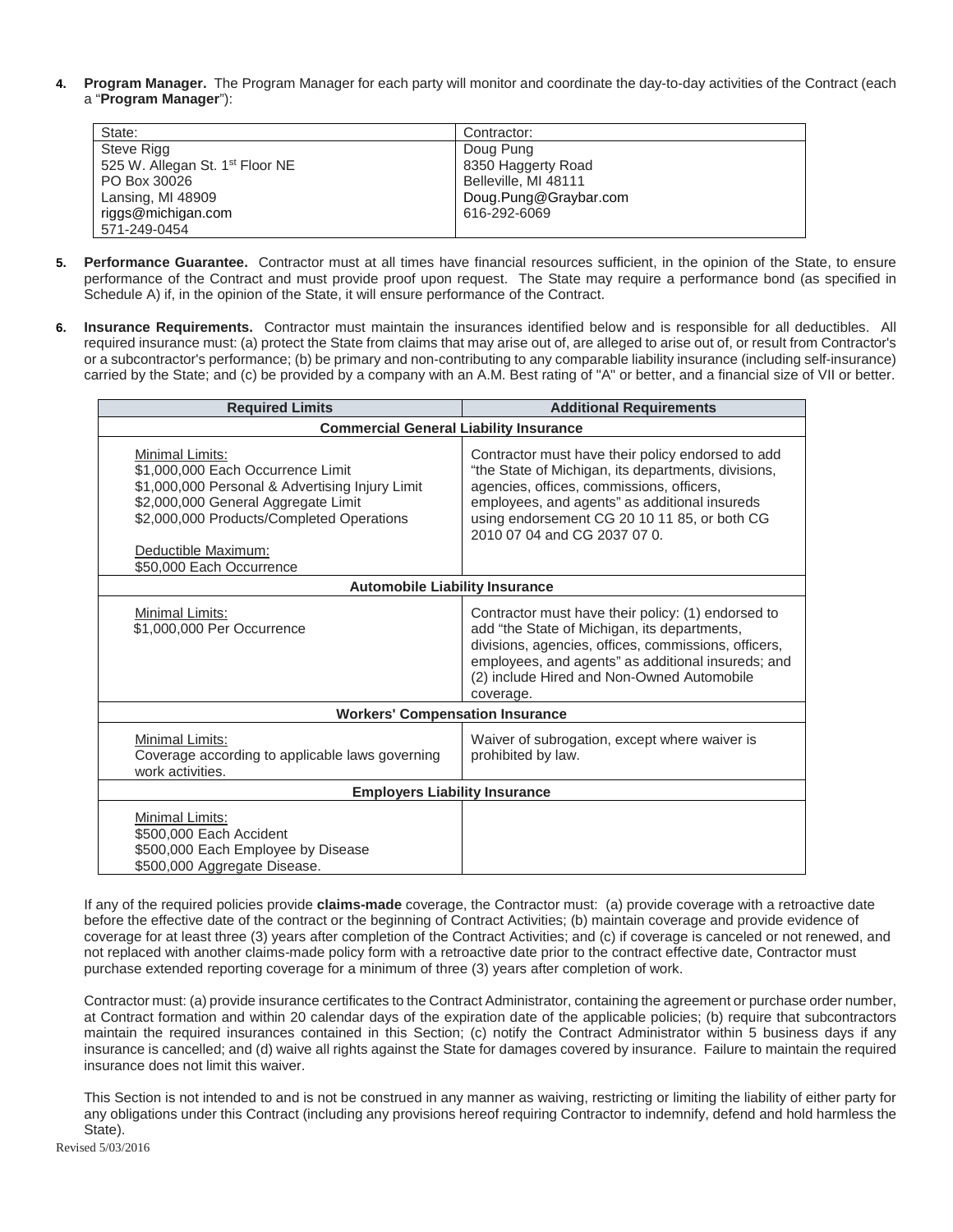**7. Administrative Fee and Reporting.** Contractor must pay an administrative fee of 1% on all payments made to Contractor under the Contract including transactions with the State (including its departments, divisions, agencies, offices, and commissions), MiDEAL members, and other states (including governmental subdivisions and authorized entities). The State acknowledges and agrees that Contractor's payment of a 1% administrative fee precludes the State from receiving any volume incentive discounts available under the US Communities Government Purchasing Alliance with the City of Kansas City, Missouri, Contract No. EV2370. Administrative fee payments must be made by check payable to the State of Michigan and mailed to:

Department of Technology, Management and Budget **Cashiering** P.O. Box 30681 Lansing, MI 48909

Contractor must submit an itemized purchasing activity report, which includes at a minimum, the name of the purchasing entity and the total dollar volume in sales. Reports should be mailed to DTMB-Procurement.

The administrative fee and purchasing activity report are due within 30 calendar days from the last day of each calendar quarter.

**8. Extended Purchasing Program.** This contract is extended to MiDEAL members. MiDEAL members include local units of government, school districts, universities, community colleges, and nonprofit hospitals. A current list of MiDEAL members is available at [www.michigan.gov/mideal.](http://www.michigan.gov/mideal) Upon written agreement between the State and Contractor, this contract may also be extended to: (a) State of Michigan employees and (b) other states (including governmental subdivisions and authorized entities).

If extended, Contractor must supply all Contract Activities at the established Contract prices and terms. The State reserves the right to impose an administrative fee and negotiate additional discounts based on any increased volume generated by such extensions.

Contractor must submit invoices to, and receive payment from, extended purchasing program members on a direct and individual basis.

- **9. Independent Contractor.** Contractor is an independent contractor and assumes all rights, obligations and liabilities set forth in this Contract. Contractor, its employees, and agents will not be considered employees of the State. No partnership or joint venture relationship is created by virtue of this Contract. Contractor, and not the State, is responsible for the payment of wages, benefits and taxes of Contractor's employees and any subcontractors. Prior performance does not modify Contractor's status as an independent contractor.
- **10. Subcontracting.** Contractor may not delegate any of its obligations under the Contract without the prior written approval of the State. Contractor must notify the State at least 90 calendar days before the proposed delegation, and provide the State any information it requests to determine whether the delegation is in its best interest. If approved, Contractor must: (a) be the sole point of contact regarding all contractual matters, including payment and charges for all Contract Activities; (b) make all payments to the subcontractor; and (c) incorporate the terms and conditions contained in this Contract in any subcontract with a subcontractor. Contractor remains responsible for the completion of the Contract Activities, compliance with the terms of this Contract, and the acts and omissions of the subcontractor. The State, in its sole discretion, may require the replacement of any subcontractor.
- **11. Staffing.** The State's Contract Administrator may require Contractor to remove or reassign personnel by providing a notice to Contractor.
- **12. Background Checks.** Upon request, Contractor must perform background checks on all employees and subcontractors and its employees prior to their assignment. The scope is at the discretion of the State and documentation must be provided as requested. Contractor is responsible for all costs associated with the requested background checks. The State, in its sole discretion, may also perform background checks.
- **13. Assignment.** Contractor may not assign this Contract to any other party without the prior approval of the State. Upon notice to Contractor, the State, in its sole discretion, may assign in whole or in part, its rights or responsibilities under this Contract to any other party. If the State determines that a novation of the Contract to a third party is necessary, Contractor will agree to the novation and provide all necessary documentation and signatures.
- **14. Change of Control.** Contractor will notify, at least 90 calendar days before the effective date, the State of a change in Contractor's organizational structure or ownership. For purposes of this Contract, a change in control means any of the following: (a) a sale of more than 50% of Contractor's stock; (b) a sale of substantially all of Contractor's assets; (c) a change in a majority of Contractor's board members; (d) consummation of a merger or consolidation of Contractor with any other entity; (e) a change in ownership through a transaction or series of transactions; (f) or the board (or the stockholders) approves a plan of complete liquidation. A change of control does not include any consolidation or merger effected exclusively to change the domicile of Contractor, or any transaction or series of transactions principally for bona fide equity financing purposes.

In the event of a change of control, Contractor must require the successor to assume this Contract and all of its obligations under this Contract.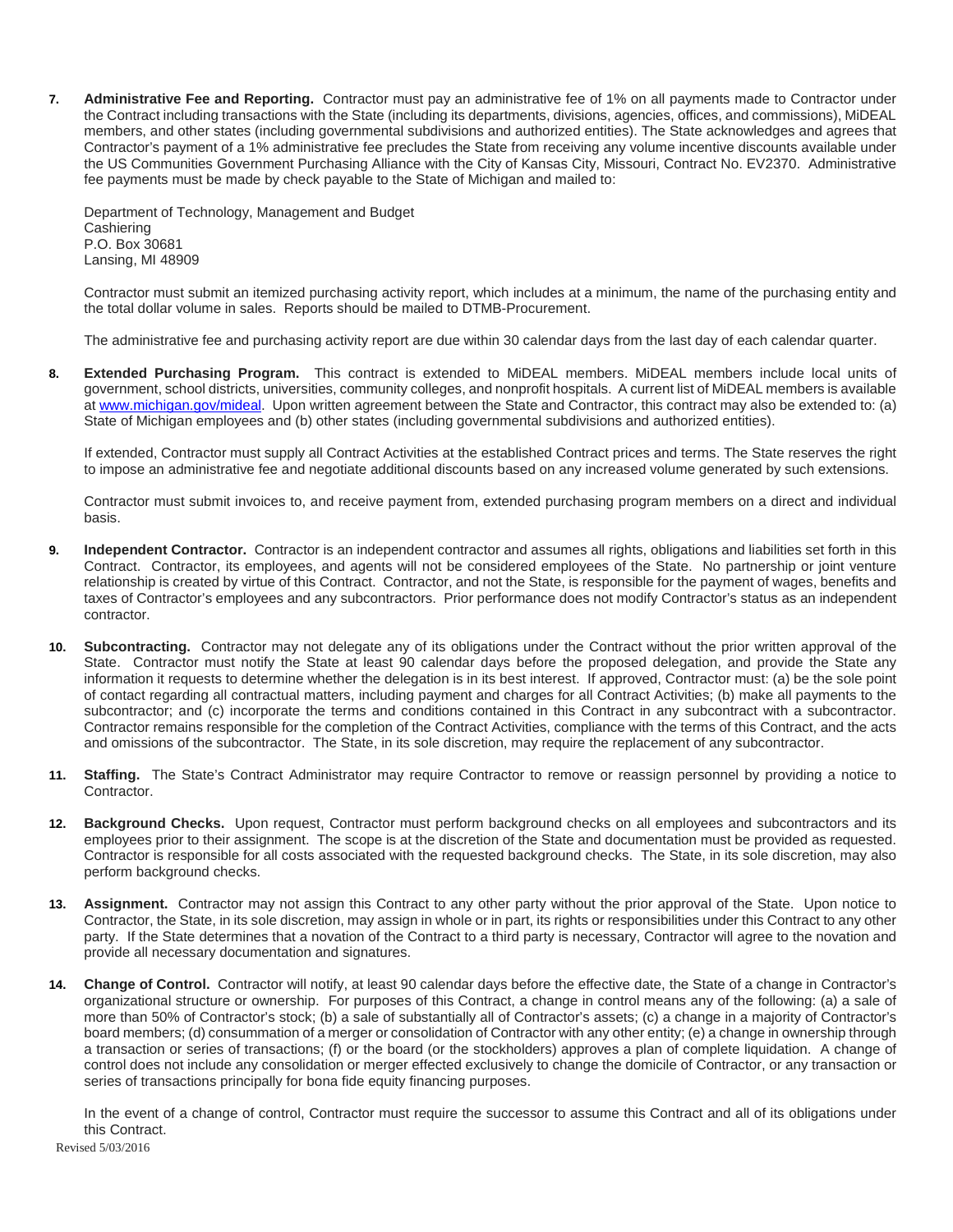- **15. Ordering.** Contractor is not authorized to begin performance until receipt of authorization as identified in Schedule A.
- **16. Acceptance.** Contract Activities are subject to inspection and testing by the State within 5 (five) calendar days of the State's receipt of them ("**State Review Period**"), unless otherwise provided in Schedule A. If the Contract Activities are not fully accepted by the State, the State will notify Contractor by the end of the State Review Period that either: (a) the Contract Activities are accepted but noted deficiencies must be corrected; or (b) the Contract Activities are rejected. If the State finds material deficiencies, it may: (i) reject the Contract Activities without performing any further inspections; (ii) demand performance at no additional cost; or (iii) terminate this Contract in accordance with Section 23, Termination for Cause.

Within 10 business days from the date of Contractor's receipt of notification of acceptance with deficiencies or rejection of any Contract Activities, Contractor must cure, at no additional cost, the deficiency and deliver unequivocally acceptable Contract Activities to the State. If acceptance with deficiencies or rejection of the Contract Activities impacts the content or delivery of other noncompleted Contract Activities, the parties' respective Program Managers must determine an agreed to number of days for resubmission that minimizes the overall impact to the Contract. However, nothing herein affects, alters, or relieves Contractor of its obligations to correct deficiencies in accordance with the time response standards set forth in this Contract.

If Contractor is unable or refuses to correct the deficiency within the time response standards set forth in this Contract, the State may cancel the order in whole or in part. The State, or a third party identified by the State, may perform the Contract Activities and recover the difference between the cost to cure and the Contract price.

- **17. Delivery.** Contractor must deliver all Contract Activities F.O.B. destination, within the State premises with transportation and handling charges paid by Contractor, unless otherwise specified in Schedule A. All containers and packaging become the State's exclusive property upon acceptance.
- **18. Risk of Loss and Title.** Until final acceptance, title and risk of loss or damage remains with Contractor. The Contractor is responsible for filing, processing, and collecting all damage claims. The State will record and report to Contractor, within the State Review Period, any evidence of visible damage. If the State rejects the Contract Activities, Contractor must remove them from the premises within 10 calendar days after notification of rejection. The risk of loss of rejected or non-conforming Contract Activities remains with Contractor. Rejected Contract Activities not removed by Contractor within 10 calendar days will be deemed abandoned by Contractor, and the State will have the right to dispose of it as its own property. Contractor must reimburse the State for costs and expenses incurred in storing or effecting removal or disposition of rejected Contract Activities.
- **19. Warranty Period.** The warranty period, if applicable, for Contract Activities is a fixed period commencing on the date specified in Schedule A. If the Contract Activities do not function as warranted during the warranty period, the State may return such nonconforming Contract Activities to the Contractor for a full refund.
- **20. Terms of Payment.** Invoices must conform to the requirements communicated from time-to-time by the State. All undisputed amounts are payable within 45 days of the State's receipt. Contractor may only charge for Contract Activities performed as specified in Schedule A. Invoices must include an itemized statement of all charges. The State is exempt from State sales tax for direct purchases and may be exempt from federal excise tax, if Services purchased under this Agreement are for the State's exclusive use. Notwithstanding the foregoing, all prices are inclusive of taxes, and Contractor is responsible for all sales, use and excise taxes, and any other similar taxes, duties and charges of any kind imposed by any federal, state, or local governmental entity on any amounts payable by the State under this Contract.

The State has the right to withhold payment of any disputed amounts until the parties agree as to the validity of the disputed amount. The State will notify Contractor of any dispute within a reasonable time. Payment by the State will not constitute a waiver of any rights as to Contractor's continuing obligations, including claims for deficiencies or substandard Contract Activities. Contractor's acceptance of final payment by the State constitutes a waiver of all claims by Contractor against the State for payment under this Contract, other than those claims previously filed in writing on a timely basis and still disputed.

The State will only disburse payments under this Contract through Electronic Funds Transfer (EFT). Contractor must register with the State at <http://www.michigan.gov/SIGMA>VSS to receive electronic fund transfer payments. If Contractor does not register, the State is not liable for failure to provide payment. Without prejudice to any other right or remedy it may have, the State reserves the right to set off at any time any amount then due and owing to it by Contractor against any amount payable by the State to Contractor under this Contract.

- **21. Liquidated Damages.** Liquidated damages, if applicable, will be assessed as described in Schedule A.
- **22. Stop Work Order.** The State may suspend any or all activities under the Contract at any time. The State will provide Contractor a written stop work order detailing the suspension. Contractor must comply with the stop work order upon receipt. Within 90 calendar days, or any longer period agreed to by Contractor, the State will either: (a) issue a notice authorizing Contractor to resume work, or (b) terminate the Contract or purchase order. The State will not pay for Contract Activities, Contractor's lost profits, or any additional compensation during a stop work period.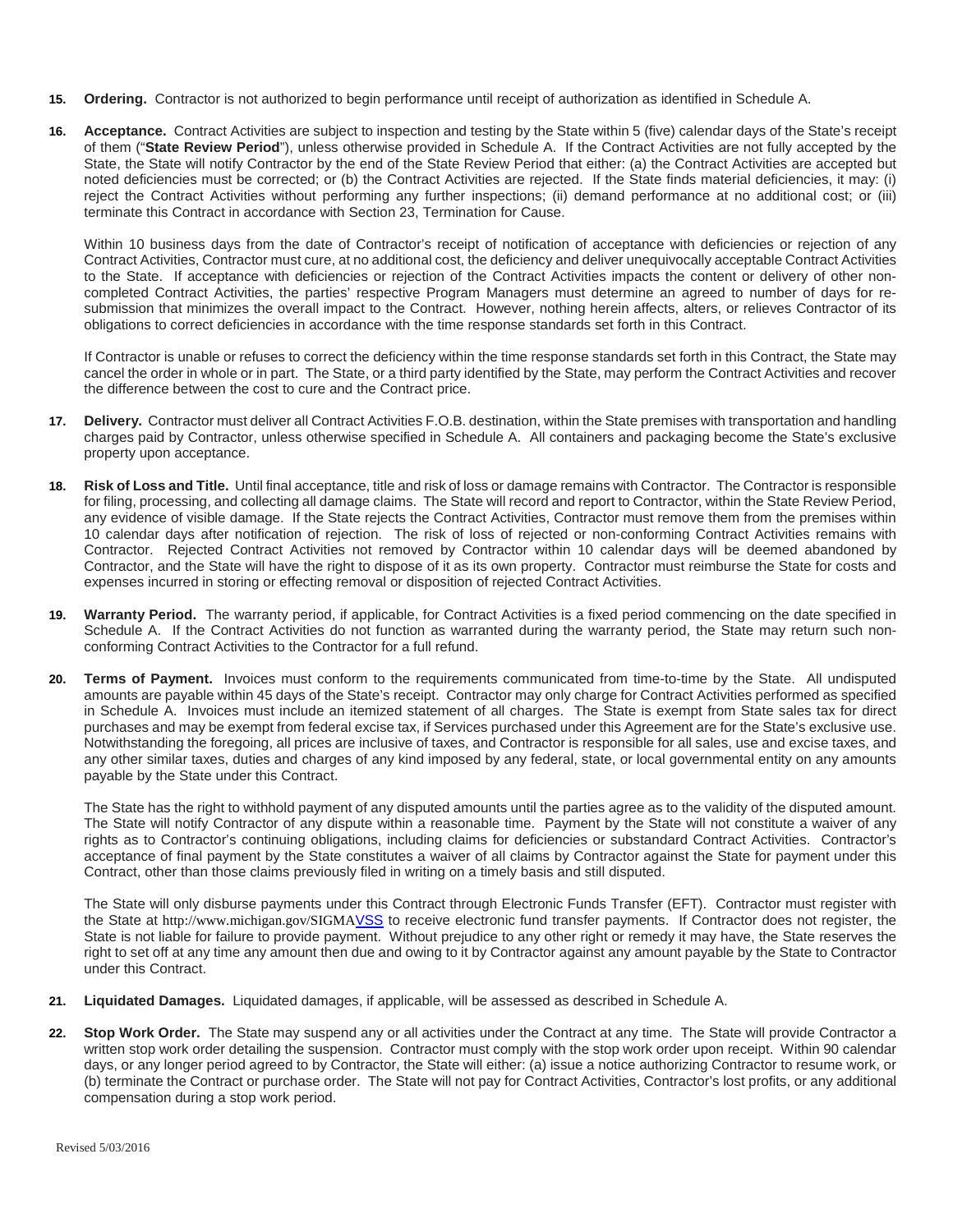<span id="page-7-1"></span>**23. Termination for Cause.** The State may terminate this Contract for cause, in whole or in part, if Contractor, as determined by the State: (a) endangers the value, integrity, or security of any location, data, or personnel; (b) becomes insolvent, petitions for bankruptcy court proceedings, or has an involuntary bankruptcy proceeding filed against it by any creditor; (c) engages in any conduct that may expose the State to liability; (d) breaches any of its material duties or obligations; or (e) fails to cure a breach within the time stated in a notice of breach. Any reference to specific breaches being material breaches within this Contract will not be construed to mean that other breaches are not material.

If the State terminates this Contract under this Section, the State will issue a termination notice specifying whether Contractor must: (a) cease performance immediately, or (b) continue to perform for a specified period. If it is later determined that Contractor was not in breach of the Contract, the termination will be deemed to have been a Termination for Convenience, effective as of the same date, and the rights and obligations of the parties will be limited to those provided in Section 24, Termination for Convenience.

The State will only pay for amounts due to Contractor for Contract Activities accepted by the State on or before the date of termination, subject to the State's right to set off any amounts owed by the Contractor for the State's reasonable costs in terminating this Contract. The Contractor must pay all reasonable costs incurred by the State in terminating this Contract for cause, including administrative costs, attorneys' fees, court costs, transition costs, and any costs the State incurs to procure the Contract Activities from other sources.

- **24. Termination for Convenience.** The State may immediately terminate this Contract in whole or in part without penalty and for any reason, including but not limited to, appropriation or budget shortfalls. The termination notice will specify whether Contractor must: (a) cease performance of the Contract Activities immediately, or (b) continue to perform the Contract Activities in accordance with Sectio[n 25,](#page-7-0) Transition Responsibilities. If the State terminates this Contract for convenience, the State will pay all reasonable costs, as determined by the State, for State approved Transition Responsibilities.
- <span id="page-7-0"></span>**25. Transition Responsibilities.** Upon termination or expiration of this Contract for any reason, Contractor must, for a period of time specified by the State (not to exceed 90 calendar days), provide all reasonable transition assistance requested by the State, to allow for the expired or terminated portion of the Contract Activities to continue without interruption or adverse effect, and to facilitate the orderly transfer of such Contract Activities to the State or its designees. Such transition assistance may include, but is not limited to: (a) continuing to perform the Contract Activities at the established Contract rates; (b) taking all reasonable and necessary measures to transition performance of the work, including all applicable Contract Activities, training, equipment, software, leases, reports and other documentation, to the State or the State's designee; (c) taking all necessary and appropriate steps, or such other action as the State may direct, to preserve, maintain, protect, or return to the State all materials, data, property, and confidential information provided directly or indirectly to Contractor by any entity, agent, vendor, or employee of the State; (d) transferring title in and delivering to the State, at the State's discretion, all completed or partially completed deliverables prepared under this Contract as of the Contract termination date; and (e) preparing an accurate accounting from which the State and Contractor may reconcile all outstanding accounts (collectively, "**Transition Responsibilities**"). This Contract will automatically be extended through the end of the transition period.
- **26. General Indemnification.** Contractor must defend, indemnify and hold the State, its departments, divisions, agencies, offices, commissions, officers, and employees harmless, without limitation, from and against any and all third party actions, claims, losses, damages, costs, reasonable attorneys' fees, and expenses (including those required to establish the right to indemnification), arising out of or relating to: (a) any breach by Contractor (or any of Contractor's employees, agents, subcontractors, or by anyone else for whose acts any of them may be liable) of any of the promises, agreements, representations, warranties, or insurance requirements contained in this Contract; and (b) any bodily injury, death, or damage to real or tangible personal property due to negligence or willful misconduct by Contractor (or any of Contractor's employees, agents, subcontractors, or by anyone else for whose acts any of them may be liable).

The State will notify Contractor in writing if indemnification is sought; however, failure to do so will not relieve Contractor, except to the extent that Contractor is materially prejudiced. Contractor must, to the satisfaction of the State, demonstrate its financial ability to carry out these obligations.

The State is entitled to: (i) regular updates on proceeding status; (ii) participate in the defense of the proceeding; (iii) employ its own counsel; and to (iv) retain control of the defense if the State deems necessary. Contractor will not, without the State's written consent (not to be unreasonably withheld), settle, compromise, or consent to the entry of any judgment in or otherwise seek to terminate any claim, action, or proceeding. To the extent that any State employee, official, or law may be involved or challenged, the State may, at its own expense, control the defense of that portion of the claim.

Any litigation activity on behalf of the State, or any of its subdivisions under this Section, must be coordinated with the Department of Attorney General. An attorney designated to represent the State may not do so until approved by the Michigan Attorney General and appointed as a Special Assistant Attorney General.

**27. Infringement Remedies.** If, in either party's opinion, any piece of equipment, software, commodity, or service supplied by Contractor or its subcontractors, or its operation, use or reproduction, is likely to become the subject of a copyright, patent, trademark, or trade secret infringement claim, Contractor must, at its expense: (a) procure for the State the right to continue using the equipment, software, commodity, or service, or if this option is not reasonably available to Contractor, (b) replace or modify the same so that it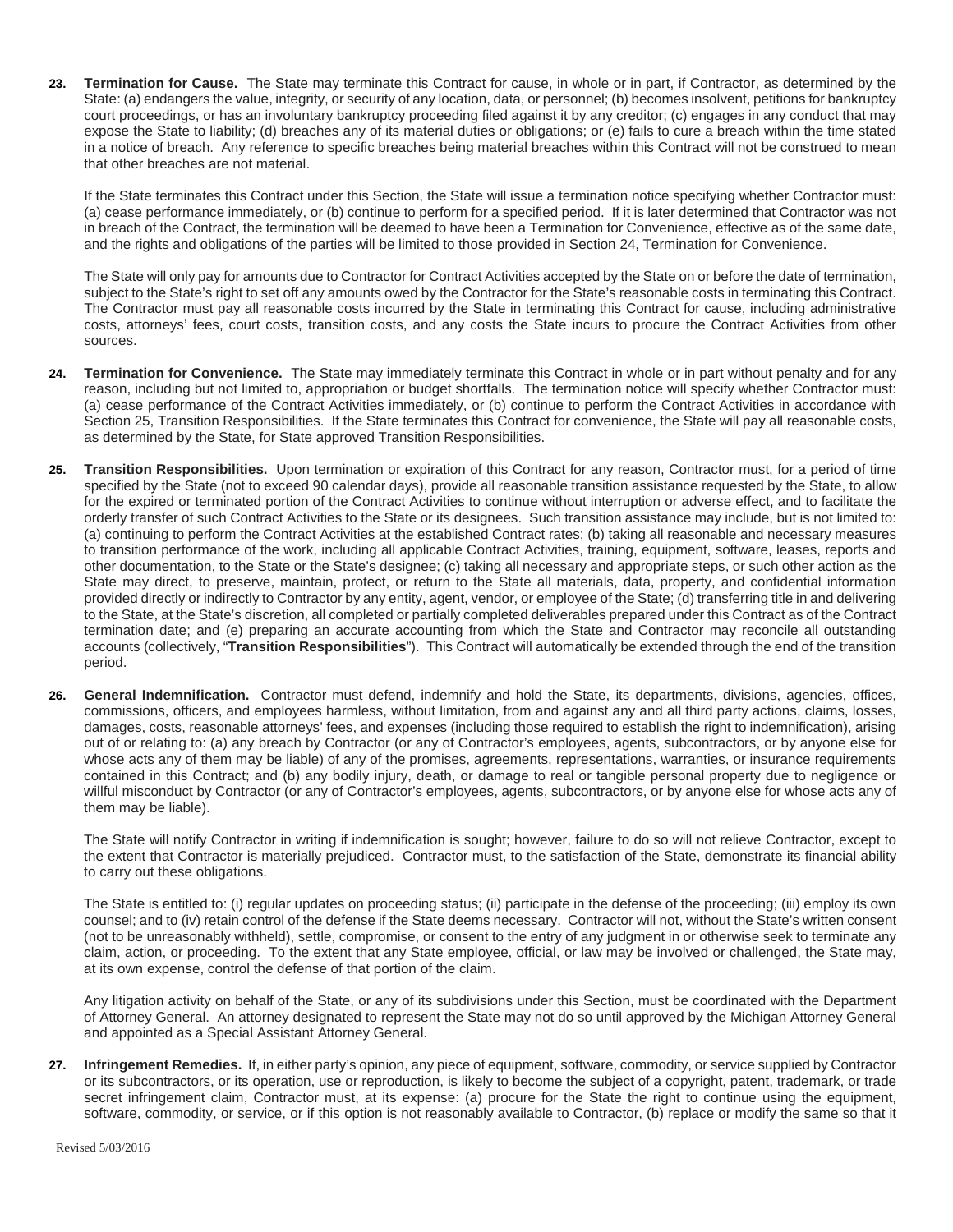becomes non-infringing; or (c) accept its return by the State with appropriate credits to the State against Contractor's charges and reimburse the State for any losses or costs incurred as a consequence of the State ceasing its use and returning it.

- **28. Limitation of Liability.** Neither party shall be liable to the other for consequential, incidental, indirect, or special damages, regardless of the nature of the action. Notwithstanding any provision in this Contract to the contrary, in no event shall Contractor's liability exceed \$3,000,000.00.
- **29. Disclosure of Litigation, or Other Proceeding.** Contractor must notify the State within 14 calendar days of receiving notice of any litigation, investigation, arbitration, or other proceeding (collectively, "**Proceeding**") involving Contractor, a subcontractor, or an officer or director of Contractor or subcontractor, that arises during the term of the Contract, including: (a) a criminal Proceeding; (b) a parole or probation Proceeding; (c) a Proceeding under the Sarbanes-Oxley Act; (d) a civil Proceeding involving: (1) a claim that might reasonably be expected to adversely affect Contractor's viability or financial stability; or (2) a governmental or public entity's claim or written allegation of fraud; or (e) a Proceeding involving any license that Contractor is required to possess in order to perform under this Contract.
- **30. State Data.** All data and information provided to Contractor by or on behalf of the State, and all data and information derived therefrom, is the exclusive property of the State ("**State Data**"); this definition is to be construed as broadly as possible. Upon request, Contractor must provide to the State, or a third party designated by the State, all State Data within 10 calendar days of the request and in the format requested by the State. Contractor will assume all costs incurred in compiling and supplying State Data. No State Data may be used for any marketing purposes.

#### **31. Reserved**

- **32. Non-Disclosure of Confidential Information.** The parties acknowledge that each party may be exposed to or acquire communication or data of the other party that is confidential, privileged communication not intended to be disclosed to third parties. The provisions of this Section survive the termination of this Contract.
	- a. Meaning of Confidential Information. For the purposes of this Contract, the term "**Confidential Information**" means all information and documentation of a party that: (a) has been marked "confidential" or with words of similar meaning, at the time of disclosure by such party; (b) if disclosed orally or not marked "confidential" or with words of similar meaning, was subsequently summarized in writing by the disclosing party and marked "confidential" or with words of similar meaning; and, (c) should reasonably be recognized as confidential information of the disclosing party. The term "Confidential Information" does not include any information or documentation that was: (a) subject to disclosure under the Michigan Freedom of Information Act (FOIA); (b) already in the possession of the receiving party without an obligation of confidentiality; (c) developed independently by the receiving party, as demonstrated by the receiving party, without violating the disclosing party's proprietary rights; (d) obtained from a source other than the disclosing party without an obligation of confidentiality; or, (e) publicly available when received, or thereafter became publicly available (other than through any unauthorized disclosure by, through, or on behalf of, the receiving party). For purposes of this Contract, in all cases and for all matters, State Data is deemed to be Confidential Information.
	- b. Obligation of Confidentiality. The parties agree to hold all Confidential Information in strict confidence and not to copy, reproduce, sell, transfer, or otherwise dispose of, give or disclose such Confidential Information to third parties other than employees, agents, or subcontractors of a party who have a need to know in connection with this Contract or to use such Confidential Information for any purposes whatsoever other than the performance of this Contract. The parties agree to advise and require their respective employees, agents, and subcontractors of their obligations to keep all Confidential Information confidential. Disclosure to a subcontractor is permissible where: (a) use of a subcontractor is authorized under this Contract; (b) the disclosure is necessary or otherwise naturally occurs in connection with work that is within the subcontractor's responsibilities; and (c) Contractor obligates the subcontractor in a written contract to maintain the State's Confidential Information in confidence. At the State's request, any employee of Contractor or any subcontractor may be required to execute a separate agreement to be bound by the provisions of this Section.
	- c. Cooperation to Prevent Disclosure of Confidential Information. Each party must use its best efforts to assist the other party in identifying and preventing any unauthorized use or disclosure of any Confidential Information. Without limiting the foregoing, each party must advise the other party immediately in the event either party learns or has reason to believe that any person who has had access to Confidential Information has violated or intends to violate the terms of this Contract and each party will cooperate with the other party in seeking injunctive or other equitable relief against any such person.
	- d. Remedies for Breach of Obligation of Confidentiality. Each party acknowledges that breach of its obligation of confidentiality may give rise to irreparable injury to the other party, which damage may be inadequately compensable in the form of monetary damages. Accordingly, a party may seek and obtain injunctive relief against the breach or threatened breach of the foregoing undertakings, in addition to any other legal remedies which may be available, to include, in the case of the State, at the sole election of the State, the immediate termination, without liability to the State, of this Contract or any Statement of Work corresponding to the breach or threatened breach.
- Revised 5/03/2016 Surrender of Confidential Information upon Termination. Upon termination of this Contract or a Statement of Work, in whole or in part, each party must, within 5 calendar days from the date of termination, return to the other party any and all Confidential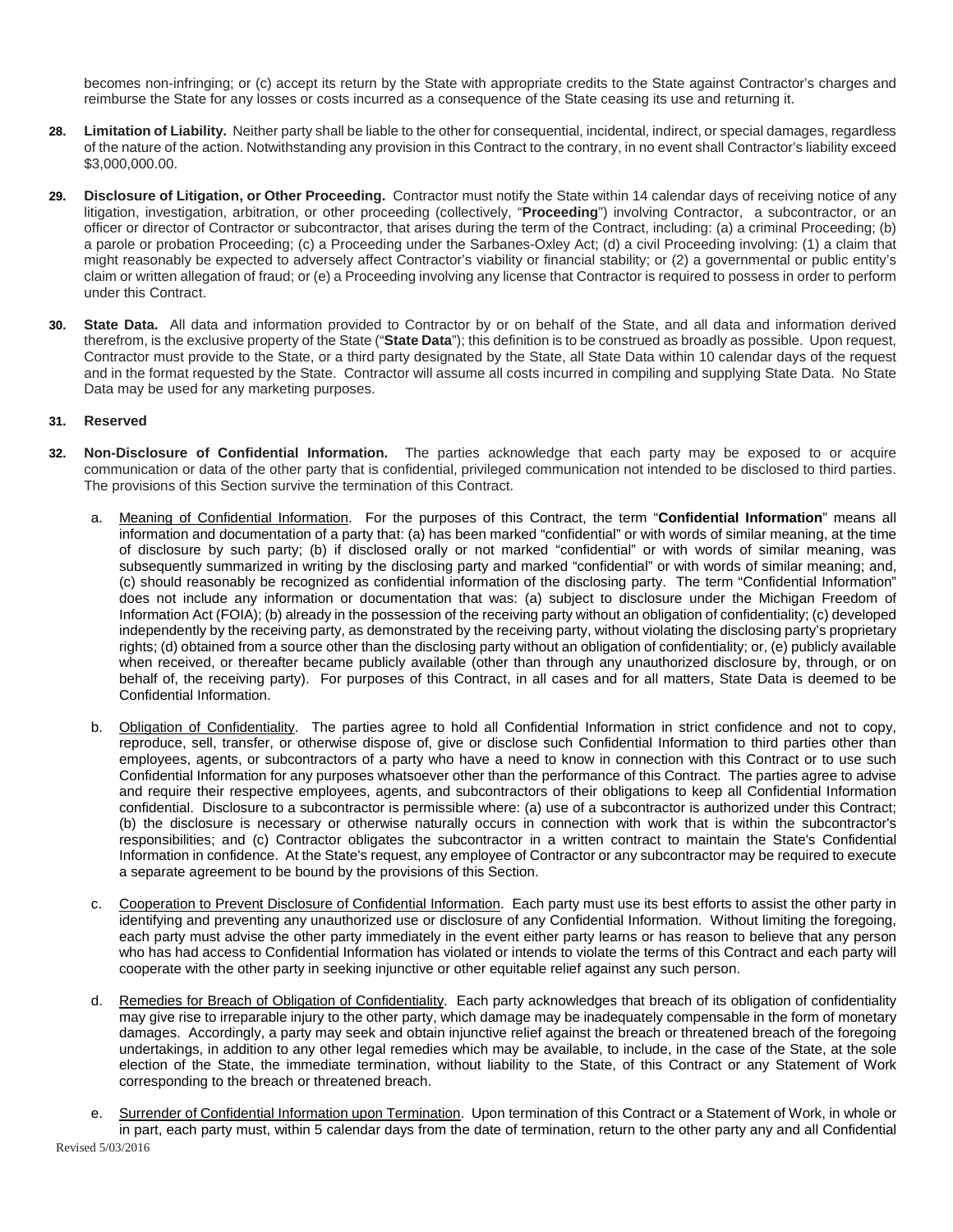Information received from the other party, or created or received by a party on behalf of the other party, which are in such party's possession, custody, or control; provided, however, that Contractor must return State Data to the State following the timeframe and procedure described further in this Contract. Should Contractor or the State determine that the return of any Confidential Information is not feasible, such party must destroy the Confidential Information and must certify the same in writing within 5 calendar days from the date of termination to the other party.

- **33. Reserved**
- 
- **34. Reserved 35. Reserved**
- **36. Records Maintenance, Inspection, Examination, and Audit.** The State or its designee may audit Contractor to verify compliance with this Contract. Contractor must retain, and provide to the State or its designee and the auditor general upon request, all financial and accounting records related to the Contract through the term of the Contract and for 4 years after the latter of termination, expiration, or final payment under this Contract or any extension ("**Audit Period**"). If an audit, litigation, or other action involving the records is initiated before the end of the Audit Period, Contractor must retain the records until all issues are resolved.

Within 10 calendar days of providing notice, the State and its authorized representatives or designees have the right to enter and inspect Contractor's premises or any other places where Contract Activities are being performed, and examine, copy, and audit all records related to this Contract. Contractor must cooperate and provide reasonable assistance. If any financial errors are revealed, the amount in error must be reflected as a credit or debit on subsequent invoices until the amount is paid or refunded. Any remaining balance at the end of the Contract must be paid or refunded within 45 calendar days.

This Section applies to Contractor, any parent, affiliate, or subsidiary organization of Contractor, and any subcontractor that performs Contract Activities in connection with this Contract.

**37. Warranties and Representations.** Contractor warrants that all goods sold are free of any security interest and assigns to the State all transferable warranties (including without limitation warranties with respect to intellectual property infringement) made to Contractor by the manufacturer of the goods. CONTRACTOR MAKES NO OTHER EXPRESS OR IMPLIED WARRANTIES, AND SPECIFICALLY DISCLAIMS ALL IMPLIED WARRANTIES INCLUDING BUT NOT LIMITED TO THE IMPLIED WARRANTIES OF MERCHANTABILITY, FITNESS FOR PURPOSE AND NON-INFRINGEMENT.

Contractor further represents and warrants: (a) Contractor is the owner or licensee of any Contract Activities that it licenses, sells, or develops and Contractor has the rights necessary to convey title, ownership rights, or licensed use; (b) all Contract Activities are delivered free from any security interest, lien, or encumbrance and will continue in that respect; (c) the Contract signatory has the authority to enter into this Contract; (d) all information furnished by Contractor in connection with the Contract fairly and accurately represents Contractor's business, properties, finances, and operations as of the dates covered by the information, and Contractor will inform the State of any material adverse changes;(e) all information furnished and representations made in connection with the award of this Contract is true, accurate, and complete, and contains no false statements or omits any fact that would make the information misleading; A breach of this Section is considered a material breach of this Contract, which entitles the State to terminate this Contract under Section [23,](#page-7-1) Termination for Cause.

- **38. Conflicts and Ethics.** Contractor will uphold high ethical standards and is prohibited from: (a) holding or acquiring an interest that would conflict with this Contract; (b) doing anything that creates an appearance of impropriety with respect to the award or performance of the Contract; (c) attempting to influence or appearing to influence any State employee by the direct or indirect offer of anything of value; or (d) paying or agreeing to pay any person, other than employees and consultants working for Contractor, any consideration contingent upon the award of the Contract. Contractor must immediately notify the State of any violation or potential violation of these standards. This Section applies to Contractor, any parent, affiliate, or subsidiary organization of Contractor, and any subcontractor that performs Contract Activities in connection with this Contract.
- **39. Compliance with Laws.** Contractor must comply with all federal, state and local laws, rules and regulations.
- **40. Prevailing Wage.** This Contract and any subcontract is subject to the Prevailing Wage Act, 1965 PA 166. Contractor must comply with the state prevailing wage law and its requirements.

#### **41. Reserved**

- **42. Nondiscrimination.** Under the Elliott-Larsen Civil Rights Act, 1976 PA 453, MCL 37.2101, *et seq*., and the Persons with Disabilities Civil Rights Act, 1976 PA 220, MCL 37.1101, *et seq*., Contractor and its subcontractors agree not to discriminate against an employee or applicant for employment with respect to hire, tenure, terms, conditions, or privileges of employment, or a matter directly or indirectly related to employment, because of race, color, religion, national origin, age, sex, height, weight, marital status, or mental or physical disability. Breach of this covenant is a material breach of this Contract.
- 43. Unfair Labor Practice. Under MCL 423.324, the State may void any Contract with a Contractor or subcontractor who appears on the Unfair Labor Practice register compiled under MCL 423.322.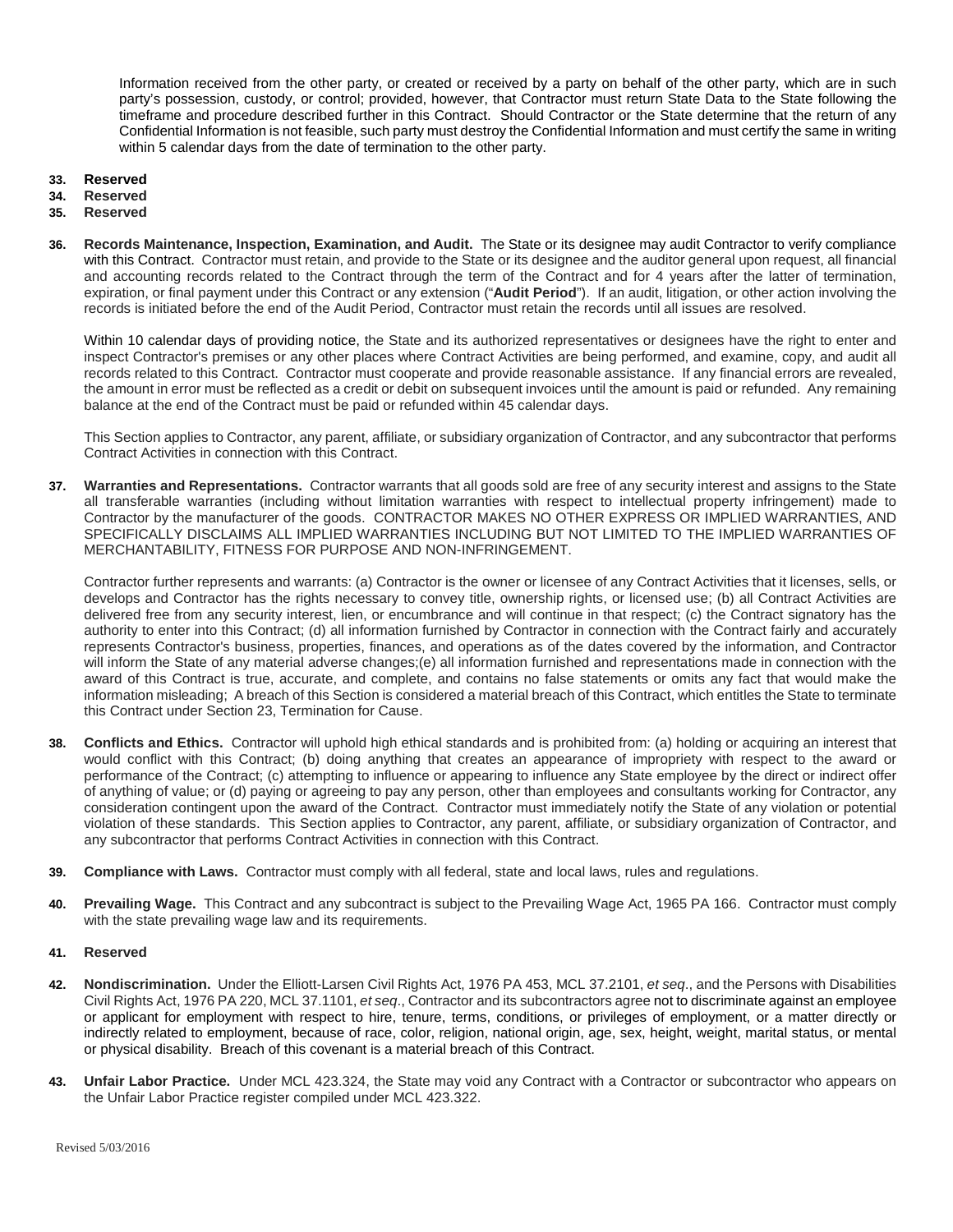- **44. Governing Law.** This Contract is governed, construed, and enforced in accordance with Michigan law, excluding choice-of-law principles, and all claims relating to or arising out of this Contract are governed by Michigan law, excluding choice-of-law principles. Any dispute arising from this Contract must be resolved in Michigan Court of Claims. Contractor consents to venue in Ingham County, and waives any objections, such as lack of personal jurisdiction or *forum non conveniens*. Contractor must appoint agents in Michigan to receive service of process.
- **45. Non-Exclusivity.** Nothing contained in this Contract is intended nor will be construed as creating any requirements contract with Contractor. This Contract does not restrict the State or its agencies from acquiring similar, equal, or like Contract Activities from other sources.
- **46. Force Majeure.** Neither party will be in breach of this Contract because of any failure arising from any disaster or acts of god that are beyond their control and without their fault or negligence. Each party will use commercially reasonable efforts to resume performance. Contractor will not be relieved of a breach or delay caused by its subcontractors. If immediate performance is necessary to ensure public health and safety, the State may immediately contract with a third party.
- **47. Dispute Resolution.** The parties will endeavor to resolve any Contract dispute in accordance with this provision. The dispute will be referred to the parties' respective Contract Administrators or Program Managers. Such referral must include a description of the issues and all supporting documentation. The parties must submit the dispute to a senior executive if unable to resolve the dispute within 15 business days. The parties will continue performing while a dispute is being resolved, unless the dispute precludes performance. A dispute involving payment does not preclude performance.

Litigation to resolve the dispute will not be instituted until after the dispute has been elevated to the parties' senior executive and either concludes that resolution is unlikely, or fails to respond within 15 business days. The parties are not prohibited from instituting formal proceedings: (a) to avoid the expiration of statute of limitations period; (b) to preserve a superior position with respect to creditors; or (c) where a party makes a determination that a temporary restraining order or other injunctive relief is the only adequate remedy. This Section does not limit the State's right to terminate the Contract.

- **48. Media Releases.** News releases (including promotional literature and commercial advertisements) pertaining to the Contract or project to which it relates must not be made without prior written State approval, and then only in accordance with the explicit written instructions of the State.
- **49. Website Incorporation.** The State is not bound by any content on Contractor's website unless expressly incorporated directly into this Contract.
- **50. Order of Precedence.** In the event of a conflict between the terms and conditions of the Contract, the schedules, exhibits, a purchase order, or an amendment, the order of precedence is: (a) the amendment; (b) Schedule A; (C) and other exhibits; (d) the Contract; (e) the purchase order.
- **51. Severability.** If any part of this Contract is held invalid or unenforceable, by any court of competent jurisdiction, that part will be deemed deleted from this Contract and the severed part will be replaced by agreed upon language that achieves the same or similar objectives. The remaining Contract will continue in full force and effect.
- **52. Waiver.** Failure to enforce any provision of this Contract will not constitute a waiver.
- **53. Survival.** The provisions of this Contract that impose continuing obligations, including warranties and representations, termination, transition, insurance coverage, indemnification, and confidentiality, will survive the expiration or termination of this Contract.
- **54. Contract Modification.** This Contract is the entire agreement and replaces all previous agreements between the parties for the Contract Activities. This Contract may not be amended except by signed agreement between the parties (a "**Contract Change Notice**").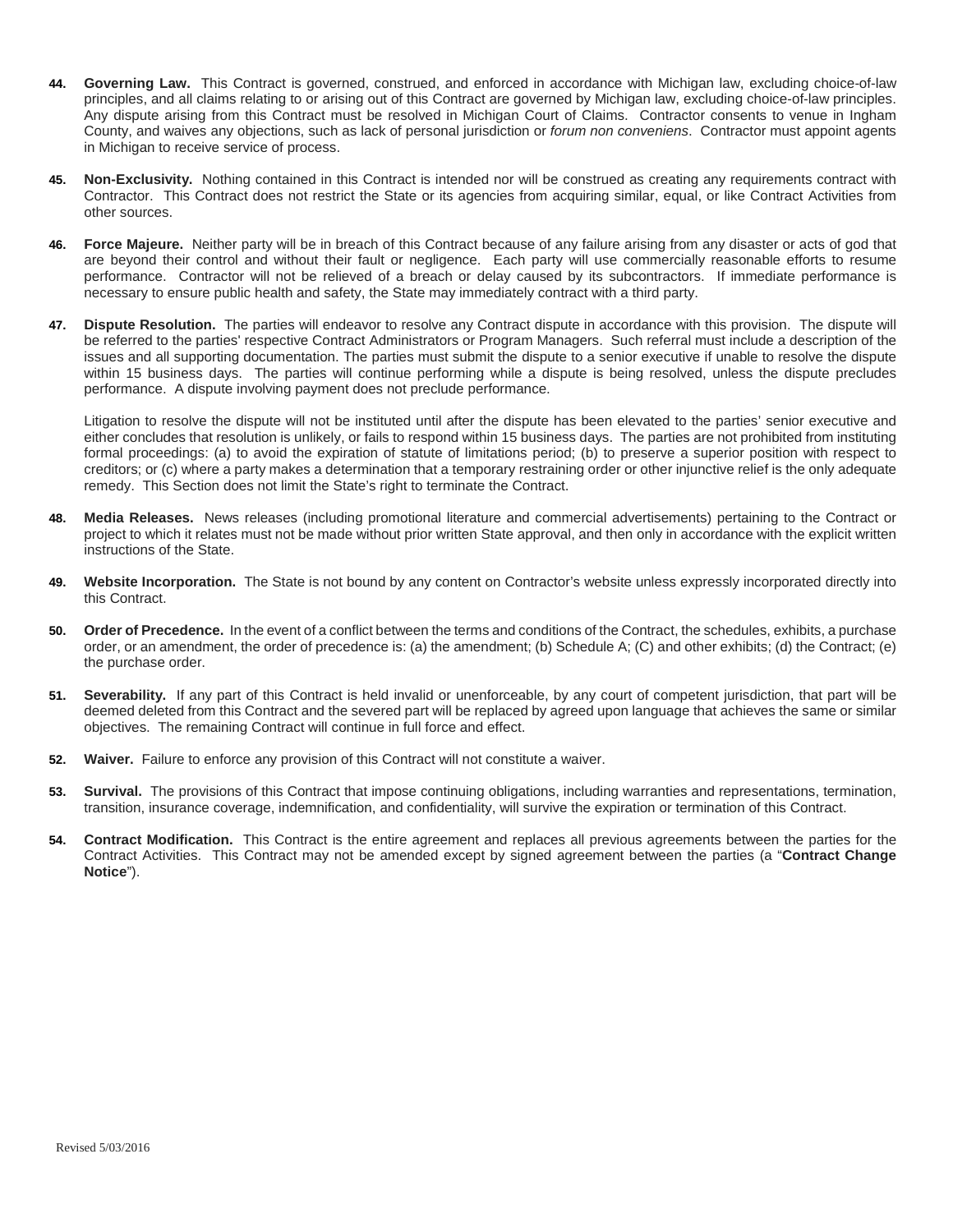# **STATE OF MICHIGAN**

### **SCHEDULE A Lighting and Electrical Supplies**

## **STATEMENT OF WORK CONTRACT ACTIVITIES**

#### **SCOPE**

This is a Statewide contract for the procurement of lighting and electrical supplies for Maintenance, Repair, and Operations for all State of Michigan agencies and MiDeal members.

#### **1. General Requirements**

#### **1.1. Product Specifications**

Delivery of products as detailed in Contractor's *"Electrical Products Catalog"*.

#### **1.2. Warranties**

Contractor warrants that all products sold are free of any security interest. Contractor will make available all transferable warranties made to Contractor by the manufacturer of the goods. To assist clients in tracking product warranties, Contractor captures procurement data such as date purchased, catalog number, quantities, etc. through their SAP system. Additionally, Contractor will assist customer in completing the required paper work and returning the product to the appropriate destination for replacement or repair.

Contractor makes no other expressed or implied warranties, and more specifically makes no implied warranties of merchantability or fitness for purpose. Products sold hereunder are not intended for use in or in connection with a nuclear facility or in a healthcare situation where the products have the potential for direct patient contact or where a six (6) foot clearance from a patient cannot be maintained, unless otherwise agreed in writing by an authorized Contractor representative. Notwithstanding any provision contained in this Agreement to the contrary, in no event will Contractor be liable for special or consequential damages.

#### **1.3. Recall Requirements and Procedures**

Recalls are initiated by Contractor manufacturers. When recalls occur, the manufacturer establishes the notification and return process, and Contractor complies with that. Contractor will offer any assistance that they can provide with that process.

#### **1.4. Quality Assurance Program**

Contractor is ISO 9001:2008 registered. Contractor has pledged to give you an error-free performance. The Contractor Quality Management System is based on the requirements of the internationally recognized standard ISO 9001:2008 certification for use in the wholesale distribution of electrical, data, security, and telecommunication supplies. To date, all Contractor locations have achieved and continuously maintained their registration to this standard through routine examinations conducted by National Quality Assurance (NQA-USA). Additional information is available in our Level 1 Quality Manual and can be provided upon request.

#### **1.5. Incentives - Reserved**

#### **2. Service Levels**

#### **2.1. Time Frames - Reserved**

#### **2.2. Delivery**

Contractor ships most orders within 24-hours of receipt of order, if available, from Contractor inventory. Most orders received before 11:00 AM are shipped the same day, and all other orders are scheduled for next day delivery.

The receipt of order date is pursuant to Section 2, Notices, of the Standard Contract Terms.

#### **2.3. Installation - Reserved**

#### **2.4. Technical Support and Repairs**

Contractor will assign each account a customer service representative for support. Additionally, Technical Specialists – Industrial Automation are on staff in some locations to support lighting, automation, and technology products. If the need arises for a technical solution best addressed by the manufacturer of the product, Contractor will coordinate help directly from the manufacturer's representative to find the right product solution for that need.

#### **2.5. Maintenance - Reserved**

#### **2.6. Training - Reserved**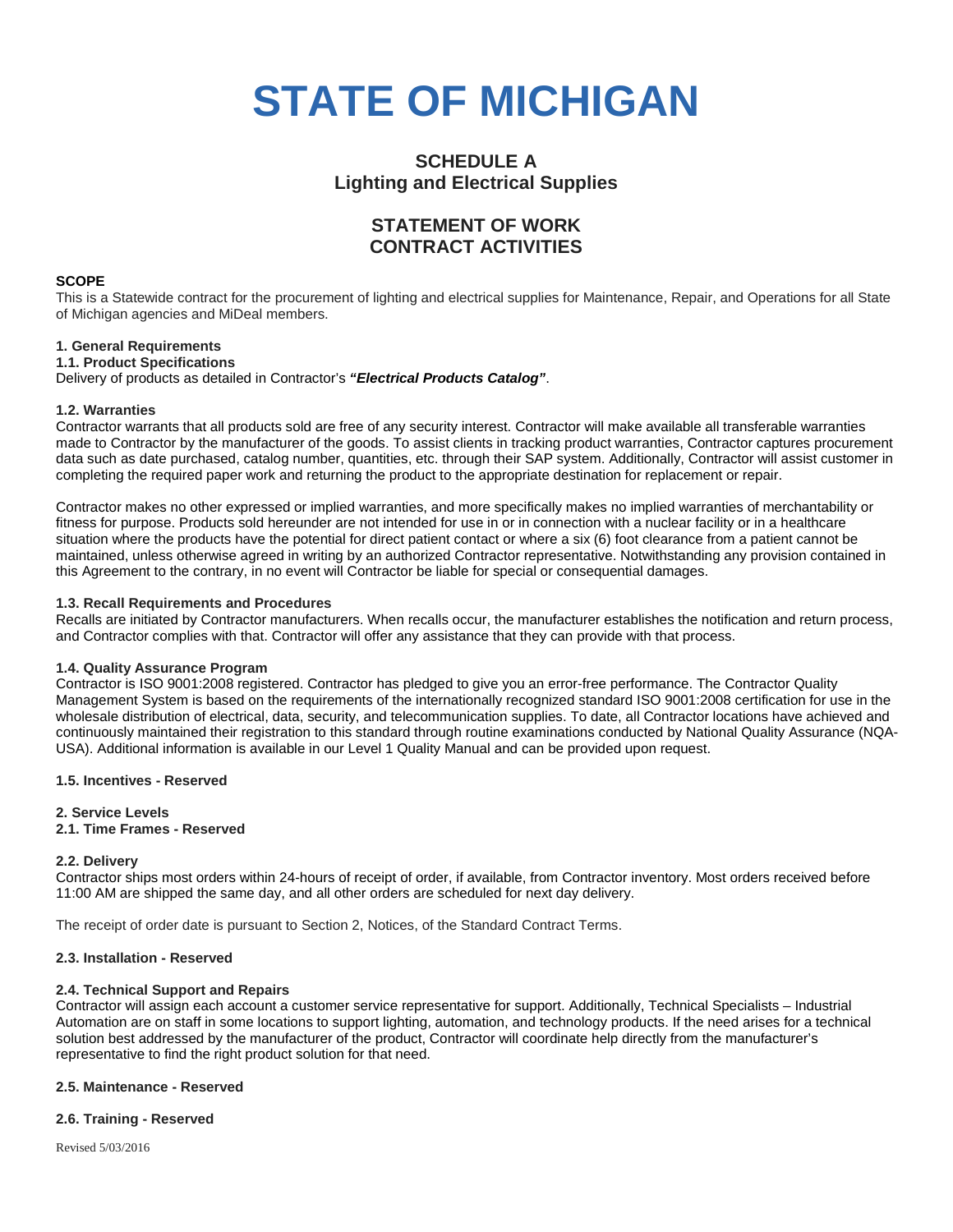#### **2.7. Reporting**

Contractor's computer capabilities enable them to track performance for accuracy, returned goods, special contract compliance, and more. Contractor can provide standard reports showing customer purchase grouped by part number, manufacturer, or product categories at each sales office. Contractor can provide reports showing all day-to-day materials used.

The State reserves the right to request additional reports as deemed necessary.

#### **2.8. Meetings**

The **Contract Administrator** is responsible for scheduling and facilitating Contractor Progress Meetings. A "**Contract Progress Meeting**" is intended to assist the State and Contractor in, including but not limited to, reviewing the Contract Compliance Report, addressing outstanding items on the Issue Tracking Log and Vendor Performance in SIGMA, reviewing overall contract compliance, discuss market trends that will assist the State in understanding changes in the industry, and solicit contractor recommendations for increasing contract efficiency and reducing costs.

Contract Progress Meetings can be held (in person or by conference call) at any time, but at a minimum the Contract Administrator should hold a Contract Progress Meeting at least yearly. The Contract Administrator, Program Manager and any individual identified by the parties should participate.

#### **3. Staffing**

#### **3.1. Contractor Representative**

Contractor will assign local representatives responsible for each location. See Attachment A - Additionally, Contractor will deploy a service team consisting of inside support personnel and a management team at the servicing location to ensure service requirement compliance.

The Contractor must notify the Contract Administrator at least 30 calendar days before removing or assigning a new Contractor Representative.

#### **3.2. Customer Service Toll-Free Number**

The Customer Service Toll-Free Number is 1-800-GRAYBAR (800-472-9227) and is available Monday-Friday 5am-11pm EST and Saturday-Sunday 9am-6pm EST. For customer service outside these hours, contact your dedicated Account Manager.

#### **3.3. Disclosure of Subcontractors**

Contractor does not intend to utilize subcontracts. If the Contractor would ever need to utilize subcontractors, the Contractor must disclose the following:

- **a)** The legal business name; address; telephone number; a description of subcontractor's organization and the services it will provide; and information concerning subcontractor's ability to provide the Contract Activities.
- **b)** The relationship of the subcontractor to the Contractor.
- **c)** Whether the Contractor has a previous working experience with the subcontractor. If yes, provide the details of that previous relationship.
- **d)** A complete description of the Contract Activities that will be performed or provided by the subcontractor.
- **e)** The Subcontractor cannot begin work until State of Michigan approval is issued via contract change notice.

#### **3.4. Security**

The Contractor may be required to make deliveries to or enter State facilities. The Contractor does past employer, criminal, and education background checks on all Graybar employees through True Screens.

The Contractor will be subject to the following security procedures as required by the Department of Corrections. Current versions of these policies are available through the Program Manager.

- **a)** Prison Rape Elimination Act (PREA).
- **b)** The Department of Corrections Vendor Handbook.

#### **4. Pricing**

#### **4.1. Price Term**

Prices for non-commodity items are set firm for 12 months. Commodity items that consist of copper, aluminum, steel, zinc, or PVC, are subject to price in effect at time of shipment or other mutually agreed adjustment.

Non-commodity items are defined as those items that do not contain copper, aluminum, steel, zinc, or PVC.

#### **4.2. Price Changes**

Revised 5/03/2016 Pricing applies to normally stocked Contractor materials. Discounts are based on Contractor List Price or Cost in effect at time of order. The majority of pricing on the Contractor contracts is based on a list less discount structure. Cost-Plus discounting is used for market sensitive commodities and lighting fixtures. Not-To-Exceed discounting is used for value added services and material with no list price in our system. Contractor cannot sell at levels above the base contract price and reserves the right to offer a lesser discount for projects, or where large quantity discounts or localized supplier negotiations are available. Pricing was established through competitive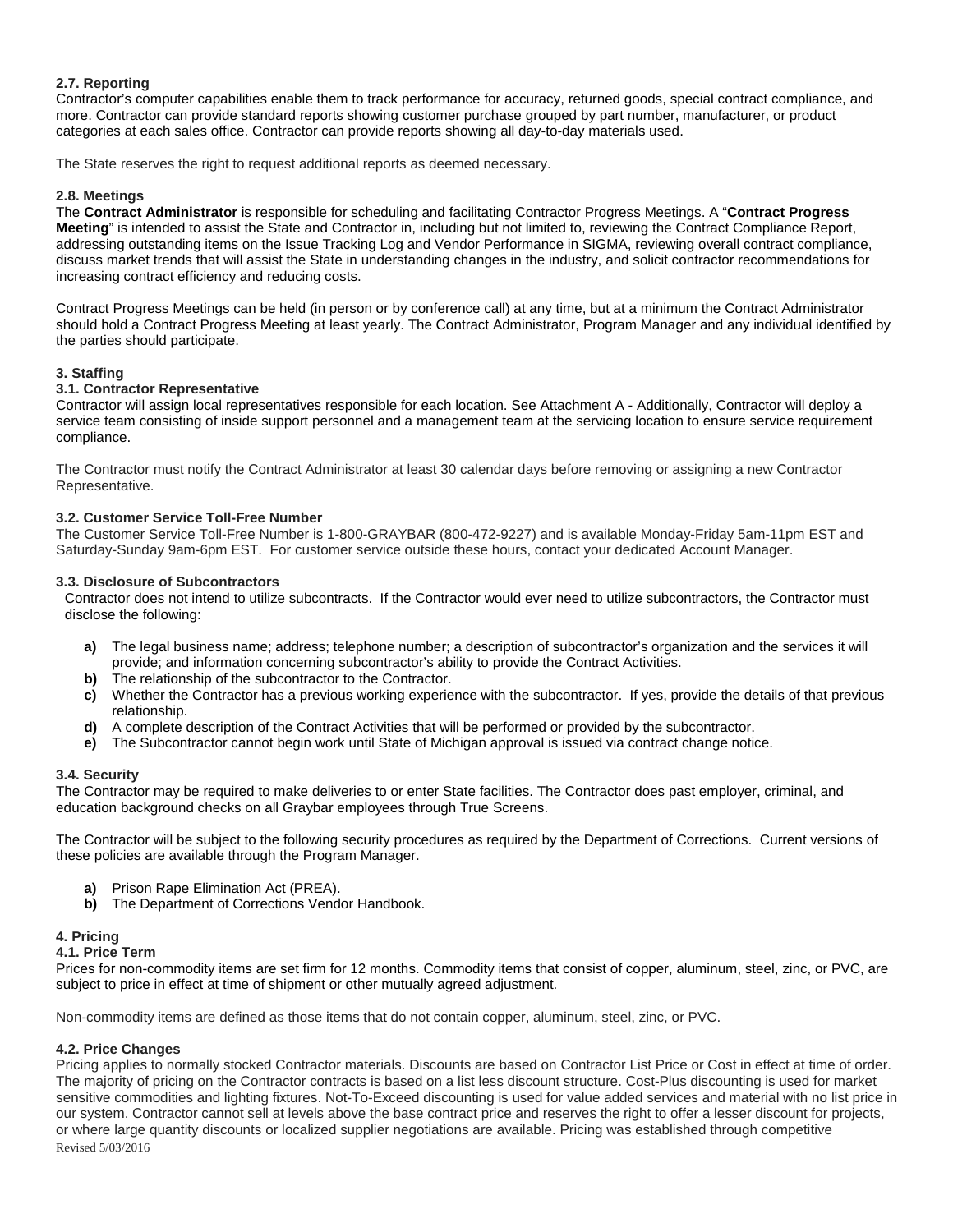solicitation process with Los Angeles County, CA. Our Pricing Commitment through Los Angeles County and U.S. Communities agreements dictate that Contractor lead with the U.S. Communities contract first and foremost for any opportunity within the applicable government procurement segment. Our contracts represent pricing discounts from an extensive list of best-in-class suppliers offering unique opportunities to streamline your supply chain and find innovative or integrated solutions.

**Quoted Pricing:** Contractor will honor pricing provided in a quote to the State for the stated time period on the quote. Standard quotes are valid for 30 days from the time delivered to the State.

**Cost-Plus Discounting:** This is defined as (average variable cost + % allocation of fixed costs) x (1+markup %). Markup percentage on a specific category can be found in the most recent Electrical Discount Schedule as provided by the Contractor.

**Not-To-Exceed Discounting**: This follows the Cost-Plus structure but caps the percentage. The percentage on a specific category can be found in the most recent Electrical Discount Schedule as provided by the Contractor.

#### **5. Ordering**

#### **5.1. Authorizing Document**

The appropriate authorizing document for the Contract will be a Purchase Order, which must be approved by the Program Manager, to order any Deliverable(s). The Contractor is not authorized to begin performance until receipt of a Purchase Order.

#### **5.2 Order Verification**

The Contractor must have internal controls to verify abnormal orders and to ensure that only authorized individuals place orders.

#### **6. Delivery**

#### **6.1. Delivery Programs**

Contractor uses several national and regional carriers, as well as UPS and Fed-Ex. In addition, Contractor trucks are available for local deliveries. Contractor will work with each facility to determine the most efficient and cost-effective way to deliver.

Contractor will use the most economical means to deliver products to the State including, but not limited to: Contractor fleet, UPS, FED-Ex, other third-party carriers, Standard delivery policy provides customers with next day service, free of charge, for materials stocked in the branch and within the standard service area. Orders requiring same-day or expedited next-day service, non-stock items, special order or special handling and materials obtained from the manufacturer, may include shipping or handling charges. Any shipping, handling or other costs will be negotiated at time of order.

#### **6.2. Packaging and Palletizing**

Packaging must be optimized to permit the lowest freight rate. Shipments must be palletized whenever possible using manufacturer's standard 4-way shipping pallets.

#### **7. Acceptance**

#### **7.1. Acceptance, Inspection and Testing**

The following criteria will be used by the State to determine Acceptance of the Services or Deliverables provided under this SOW:

- **a)** The State may inspect the Deliverable to confirm that all components have been delivered without material deficiencies. If the State determines that the Deliverable or one of its components has material deficiencies, the State may reject the Deliverable without performing any further inspection or testing.
- **b)** The State will only approve a Deliverable after confirming that it conforms to and performs according to its specifications without material deficiency. The State may, in its discretion, conditionally approve a Deliverable that contains material deficiencies if the State elects to permit the Contractor to correct those deficiencies post-approval. The Contractor remains responsible for working diligently to correct, within 30 Days at the Contractor's expense, all deficiencies in the Deliverable that remain outstanding at the time of State approval.
- **c)** The State, at any time and in its reasonable discretion, may reject the Deliverable without notation of all deficiencies if the acceptance process reveals deficiencies in a sufficient quantity or of a sufficient severity that renders continuing the process unproductive or unworkable.

#### **8. Invoice and Payment**

#### **8.1. Invoice Requirements**

All invoices submited to the State must include: (a) contract number (b) date; (c) purchase order; (d) quantity; (e) description of the Contract Activities; (f) unit price; (g) shipping cost (if any); and (h) total price.

#### **8.2. Payment Methods**

The State will make payment for approved/accepted Contract Activities by Electronic Funds Transfer (EFT) or Procurement Card (P-Card).

#### **9. Additional Requirements**

#### **9.1. Environmental and Energy Efficient Products**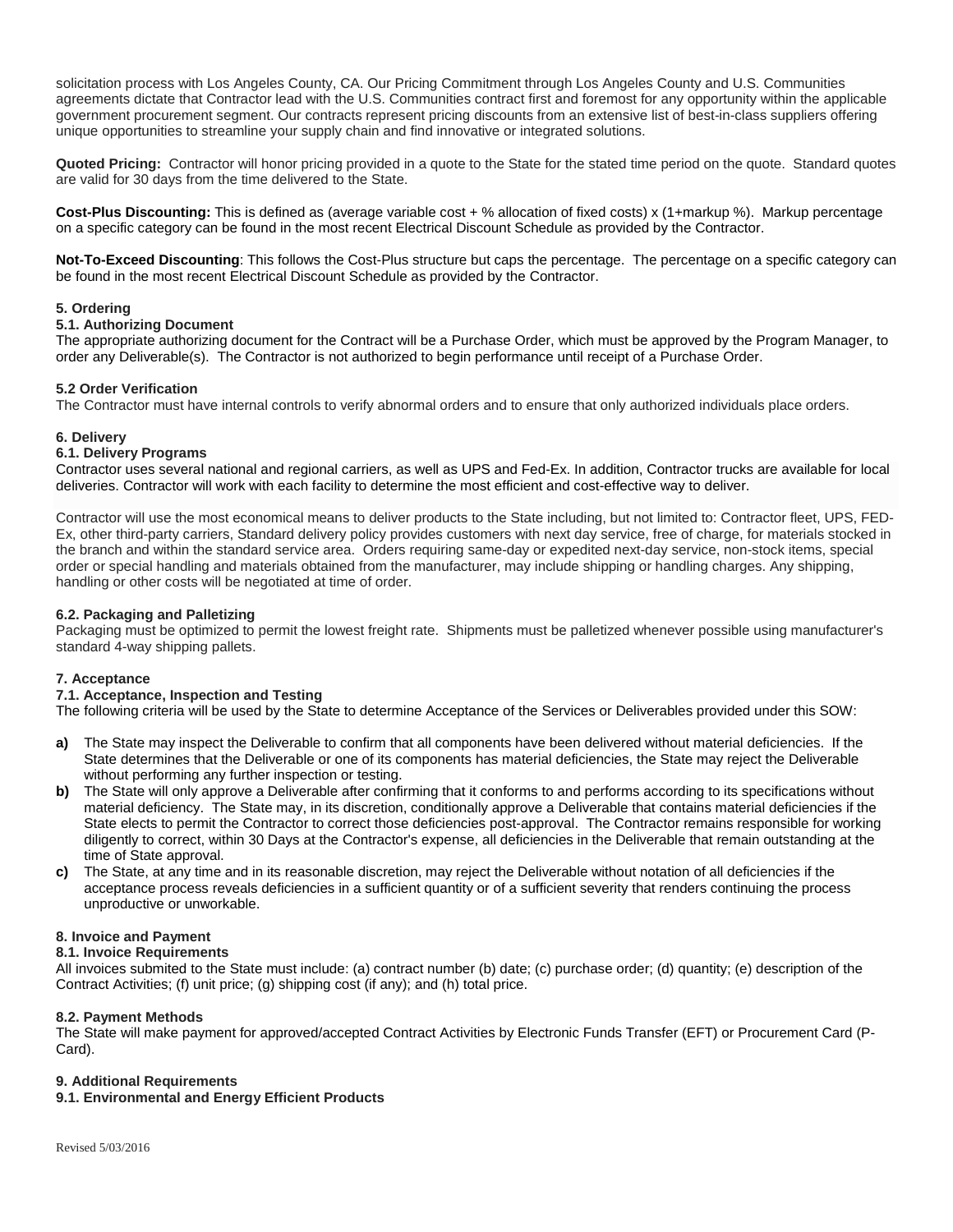The Contractor must identify any energy efficient, bio-based, or otherwise environmental friendly products used in the products. Contractor must include any relevant third-party certification, including the verification of a United States department of agriculture certified bio-based product label.

#### **9.2. Recycled Content and Recyclability**

**Deliverable(s)**. Without compromising performance or quality, the State prefers Deliverable(s) containing higher percentages of recycled materials. Contractor must indicate an estimate of the percentage of recycled materials, if any, contained in each Deliverable:

- Total estimated percentage of recovered material
- Estimated percentage of post-consumer material
- Estimated percentage of post-industrial waste

#### **9.3. Hazardous Chemical Identification**

In accordance with the federal Emergency Planning and Community Right-to-Know Act, 42 USC 11001, *et seq.*, as amended, the Contractor must provide a Material Safety Data Sheet listing any hazardous chemicals, as defined in 40 CFR §370.2, to be delivered. Each hazardous chemical must be properly identified, including any applicable identification number, such as a National Stock Number or Special Item Number.

The Contractor must identify any hazardous chemicals that will be provided under any resulting contract.

#### **9.4. Mercury Content**

Pursuant to MCL 18.1261d, mercury-free products must be procured when possible. The Contractor must explain if it intends to provide products containing mercury, the amount or concentration of mercury, and whether cost competitive alternatives exist. If a cost competitive alternative does exist, the Contractor must provide justification as to why the particular product is essential. All products containing mercury must be labeled as containing mercury.

#### **9.5. Brominated Flame Retardants**

The State prefers to purchase products that do not contain brominated flame retardants (BFRs) whenever possible. The Contractor must disclose whether the products contain BFRs.

#### **9.6. Online Catalog/Ordering System**

- a) Contractor's online catalog/ordering system shall be available 24 hours a day, 7 days a week, with the exception of scheduled maintenance. Payments for online orders can be made with a procurement card and order acknowledgements are provided electronically to customers. Contractor's online catalog/ordering system identifies State of Michigan contract items. Online customers can view product availability before placing orders and will automatically notify online customers when less expensive alternate is available.
- b) Website allows designated customer administrators to set up, add, and delete end users, with permissions and restrictions, approval paths, varying levels of authorization of purchases, etc. independently, without having to contact customer service or Contractor's sales representative.
- c) The Contractor shall be willing and have the capacity to work with third-party providers of Electronic Data Interchange (EDI) services which have been chosen by the State. The Contractor shall be willing, at no additional charge to the State or to the EDI provider, to transmit text and image catalog information to the State's provider of EDI services.
- d) The State does not currently have an E-Procurement system; however, the State is in the process of implementing an E-Procurement module with the new financial system (SIGMA). The Contractor will be able to migrate all electronic catalog and online ordering functions to the State's E-Procurement system within 60 days of notice. At such time the following insurance will be required in addition to the standard insurance requirements:

| <b>Privacy and Security Liability (Cyber Liability) Insurance</b>              |                                                                                                                                                                                                                                                                                                                                                                                   |  |  |  |
|--------------------------------------------------------------------------------|-----------------------------------------------------------------------------------------------------------------------------------------------------------------------------------------------------------------------------------------------------------------------------------------------------------------------------------------------------------------------------------|--|--|--|
| Minimal Limits:<br>\$1,000,000 Each Occurrence<br>\$1,000,000 Annual Aggregate | Contractor must have their policy: (1) endorsed to<br>add "the State of Michigan, its departments,<br>divisions, agencies, offices, commissions, officers,<br>employees, and agents" as additional insureds; and<br>(2 cover information security and privacy liability,<br>privacy notification costs, regulatory defense and<br>penalties, and website media content liability. |  |  |  |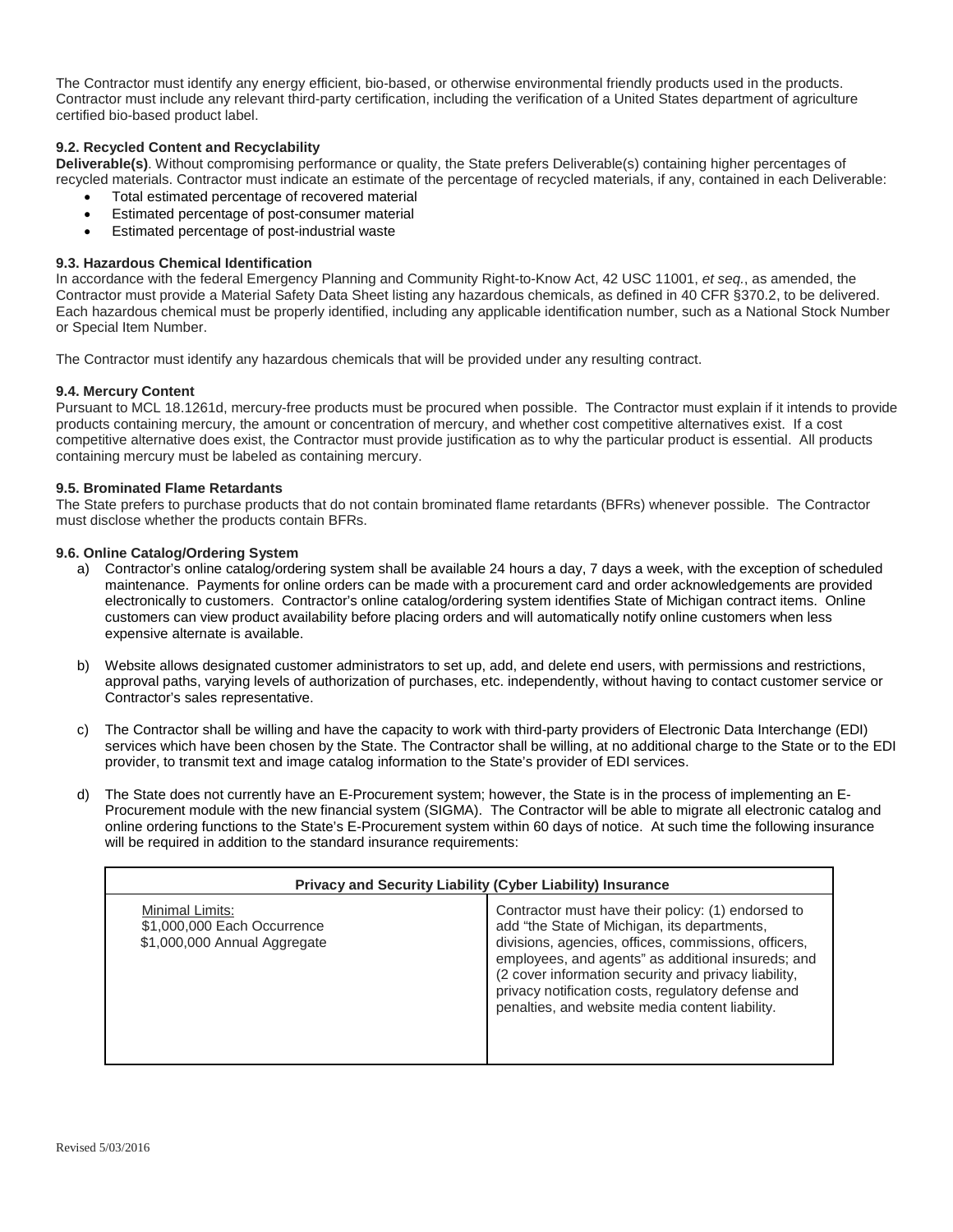### **Attachment A Prosperity Regional Customer Service and Sales Representatives**

**Douglas Pung** | Account Manager [Mobile \(616\) 292-6069 | douglas.pung@graybar.com](mailto:douglas.pung@graybar.com)

**Scott Strain** | Customer Service Representative [2204 Turner Avenue | Walker, MI 49544 | General Office \(800\) 866-2500 | Fax \(626\) 254-4399 |](mailto:scott.strain@graybar.com)  [scott.strain@graybar.com Direct 616-254-4373](mailto:scott.strain@graybar.com)

#### **Carrilee Hoose** | **Senior Customer Service Representative 401 Elm Street | Lansing, MI 48912 | General Office (800) 444-5075 | Fax (517) 487-0532** [Carrilee.Hoose@Graybar.com](mailto:Carrilee.Hoose@Graybar.com%C2%A0%20Direct%20517-827-6206) Direct 517-827-6206

**Cynthia Oliver** | Customer Service Representative

8350 Hagerty Rd - [Belleville, MI | General Office \(734\) 252-8300 FAX 734-957-5501 | cynthia.oliver@graybar.com](mailto:cynthia.oliver@graybar.com)  [Direct 734-252-8227](mailto:cynthia.oliver@graybar.com)

| <b>Prosperity Region</b> | <b>COUNTY</b>         | <b>Customer Service</b> | <b>Sales</b> | <b>Branch</b> |
|--------------------------|-----------------------|-------------------------|--------------|---------------|
| 1a                       | Baraga                | Carrilee Hoose          | Doug Pung    | LAMI          |
| 1a                       | Gogebic               | Carrilee Hoose          | Doug Pung    | LAMI          |
| 1a                       | Houghton              | Carrilee Hoose          | Doug Pung    | LAMI          |
| 1a                       | Iron                  | Carrilee Hoose          | Doug Pung    | LAMI          |
| 1a                       | Keweenaw              | Carrilee Hoose          | Doug Pung    | LAMI          |
| 1a                       | Ontonagon             | Carrilee Hoose          | Doug Pung    | LAMI          |
| 1 <sub>b</sub>           | Alger                 | Carrilee Hoose          | Doug Pung    | LAMI          |
| 1 <sub>b</sub>           | Delta                 | Carrilee Hoose          | Doug Pung    | <b>LAMI</b>   |
| 1 <sub>b</sub>           | Dickinson             | Carrilee Hoose          | Doug Pung    | LAMI          |
| 1 <sub>b</sub>           | Marquette             | Carrilee Hoose          | Doug Pung    | LAMI          |
| 1 <sub>b</sub>           | Menominee             | Carrilee Hoose          | Doug Pung    | <b>LAMI</b>   |
| 1b                       | Schoolcraft           | Carrilee Hoose          | Doug Pung    | LAMI          |
| 1c                       | Chippewa              | Carrilee Hoose          | Doug Pung    | <b>FLMI</b>   |
| 1c                       | Luce                  | Carrilee Hoose          | Doug Pung    | <b>FLMI</b>   |
| 1c                       | Mackinac              | Carrilee Hoose          | Doug Pung    | <b>FLMI</b>   |
| $\overline{c}$           | Antrim                | Scott Strain            | Doug Pung    | <b>GRMI</b>   |
| $\overline{2}$           | Benzie                | Scott Strain            | Doug Pung    | <b>GRMI</b>   |
| $\overline{2}$           | Charlevoix            | Scott Strain            | Doug Pung    | <b>GRMI</b>   |
| $\overline{\mathbf{c}}$  | Emmet                 | Scott Strain            | Doug Pung    | <b>GRMI</b>   |
| $\overline{2}$           | <b>Grand Traverse</b> | Scott Strain            | Doug Pung    | <b>GRMI</b>   |
| $\overline{c}$           | Kalkaska              | Scott Strain            | Doug Pung    | <b>GRMI</b>   |
| $\overline{c}$           | Leelanau              | Scott Strain            | Doug Pung    | <b>GRMI</b>   |
| $\overline{2}$           | Manistee              | Scott Strain            | Doug Pung    | <b>GRMI</b>   |
| $\overline{2}$           | Missaukee             | Scott Strain            | Doug Pung    | <b>GRMI</b>   |
| $\overline{\mathbf{c}}$  | Wexford               | Scott Strain            | Doug Pung    | <b>GRMI</b>   |
| $\overline{3}$           | Alcona                | Carrilee Hoose          | Doug Pung    | <b>FLMI</b>   |
| 3                        | Alpena                | Carrilee Hoose          | Doug Pung    | <b>FLMI</b>   |
| 3                        | Cheboygan             | Carrilee Hoose          | Doug Pung    | <b>FLMI</b>   |
| $\overline{3}$           | Crawford              | Carrilee Hoose          | Doug Pung    | <b>FLMI</b>   |
| 3                        | losco                 | Carrilee Hoose          | Doug Pung    | <b>FLMI</b>   |
| 3                        | Montmorency           | Carrilee Hoose          | Doug Pung    | <b>FLMI</b>   |
| 3                        | Ogemaw                | Carrilee Hoose          | Doug Pung    | <b>FLMI</b>   |
| 3                        | Oscoda                | Carrilee Hoose          | Doug Pung    | <b>FLMI</b>   |
| 3                        | Otsego                | Carrilee Hoose          | Doug Pung    | <b>FLMI</b>   |
| $\overline{3}$           | Presque Isle          | Carrilee Hoose          | Doug Pung    | <b>FLMI</b>   |
| $\overline{3}$           | Roscommon             | Carrilee Hoose          | Doug Pung    | <b>FLMI</b>   |
| 4a                       | Lake                  | Scott Strain            | Doug Pung    | <b>GRMI</b>   |
| 4a                       | Mason                 | Scott Strain            | Doug Pung    | <b>GRMI</b>   |
| 4a                       | Mecosta               | Scott Strain            | Doug Pung    | <b>GRMI</b>   |
| 4a                       | Newaygo               | Scott Strain            | Doug Pung    | <b>GRMI</b>   |
| 4a                       | Oceana                | Scott Strain            | Doug Pung    | <b>GRMI</b>   |
| 4a                       | Osceola               | Scott Strain            | Doug Pung    | <b>GRMI</b>   |
| 4 <sub>b</sub>           | Allegan               | Scott Strain            | Doug Pung    | <b>GRMI</b>   |